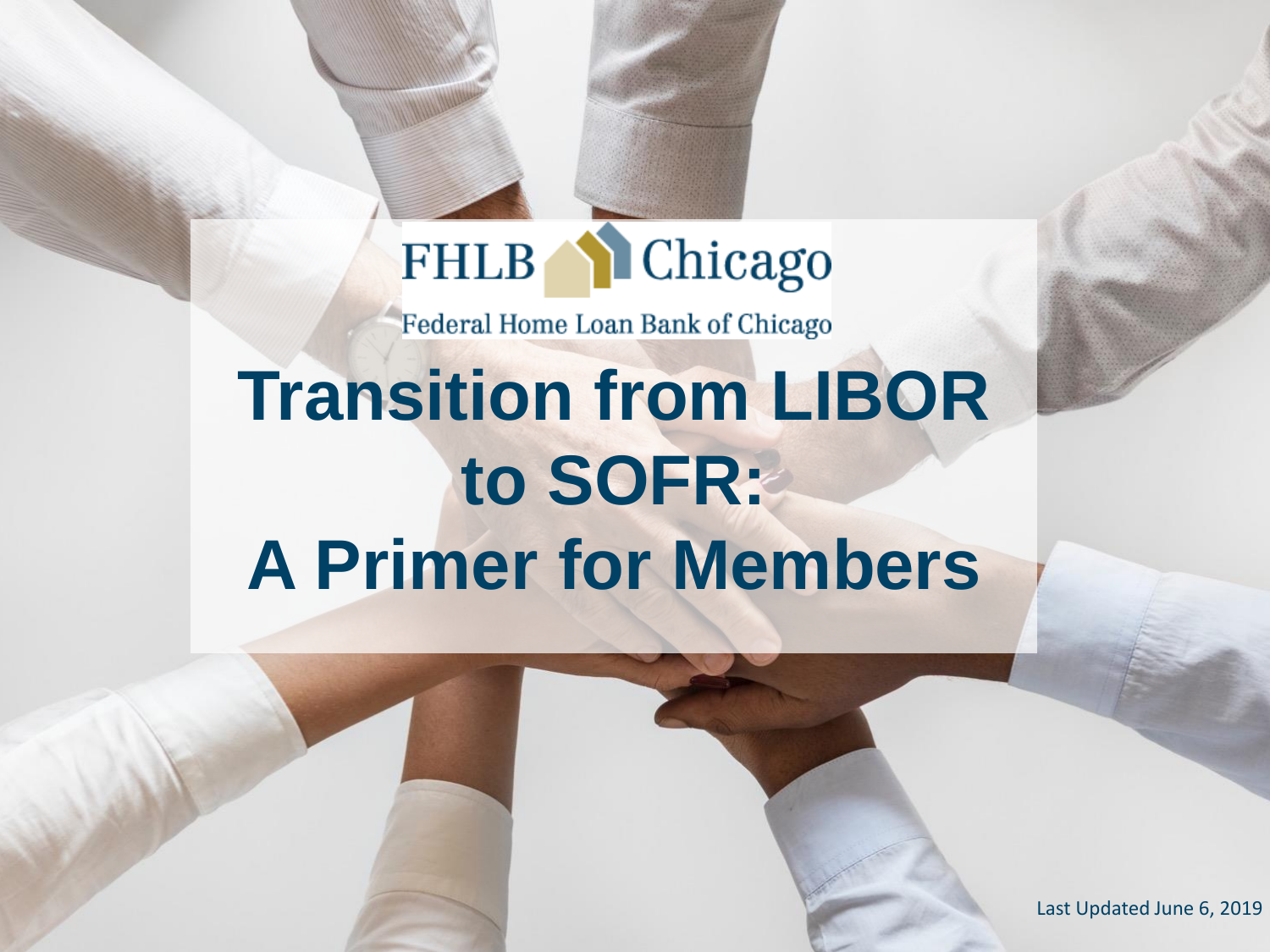## **Disclaimer**

The data and valuations provided in this document are for information purposes only and are provided as an accommodation and without charge. The Federal Home Loan Bank of Chicago makes no representations or warranties (express or implied) about the accuracy, currency, completeness, or suitability of any information in this presentation. This presentation is not intended to constitute legal, accounting, investment or financial advice or the rendering of legal, accounting, consulting, or other professional services of any kind. You should consult with your accountants, counsel, financial representatives, consultants and/or other advisors regarding the extent this information may be useful to you and with respect to any legal, tax, business and/or financial matters or questions. In addition, certain information included here speaks only as of the particular date or dates included in this presentation, and the information in the presentation may have become out of date. We do not undertake an obligation, and disclaim any duty, to update any of the information in this presentation.

Because the transition from LIBOR to SOFR continues to evolve, information here may become stale at any given time. Last Updated June 6, 2019.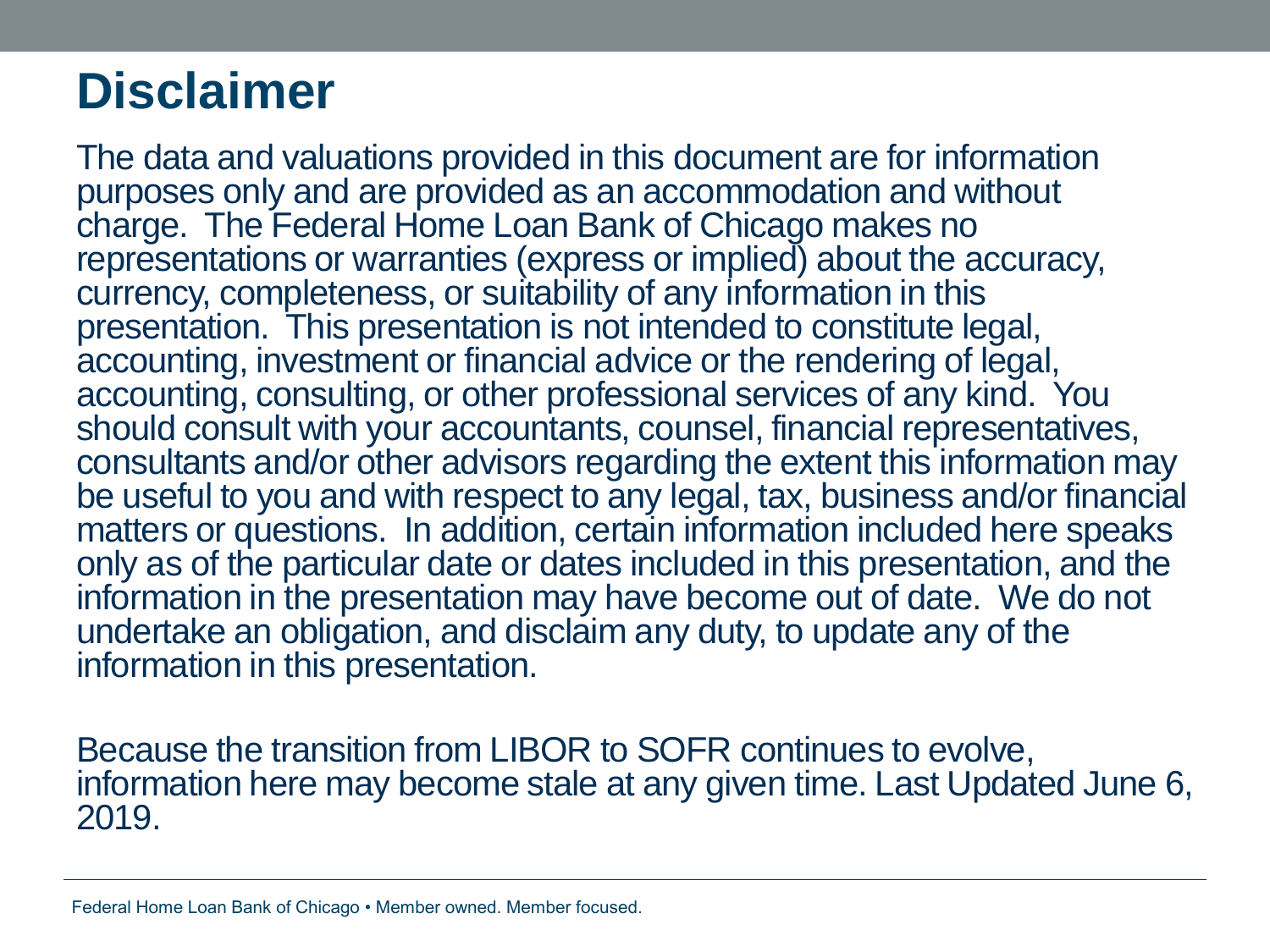## **Background and Definitions**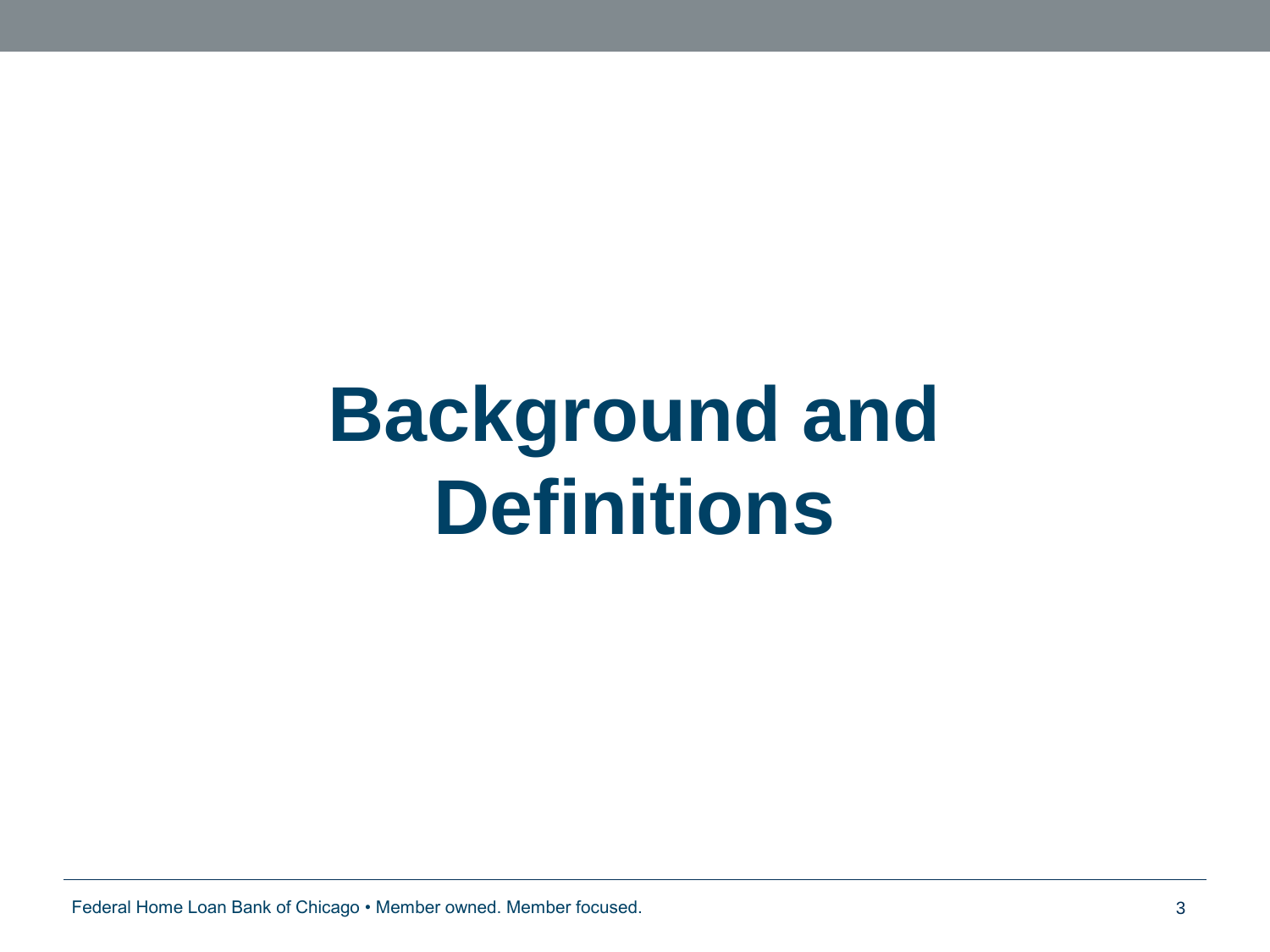#### **Why is LIBOR Going Away?**

About **\$200 trillion** of derivatives, loans, securities, and mortgages **are LIBOR-based contracts**…

…priced off of **only \$500 million**  daily trading volume…

This means LIBOR no longer reflects a robust, transactionsbased market interest rate, **"posing a potential threat to the safety and soundness of financial institutions and to financial stability."**

Source: ARRC, New York Fed; as of 2016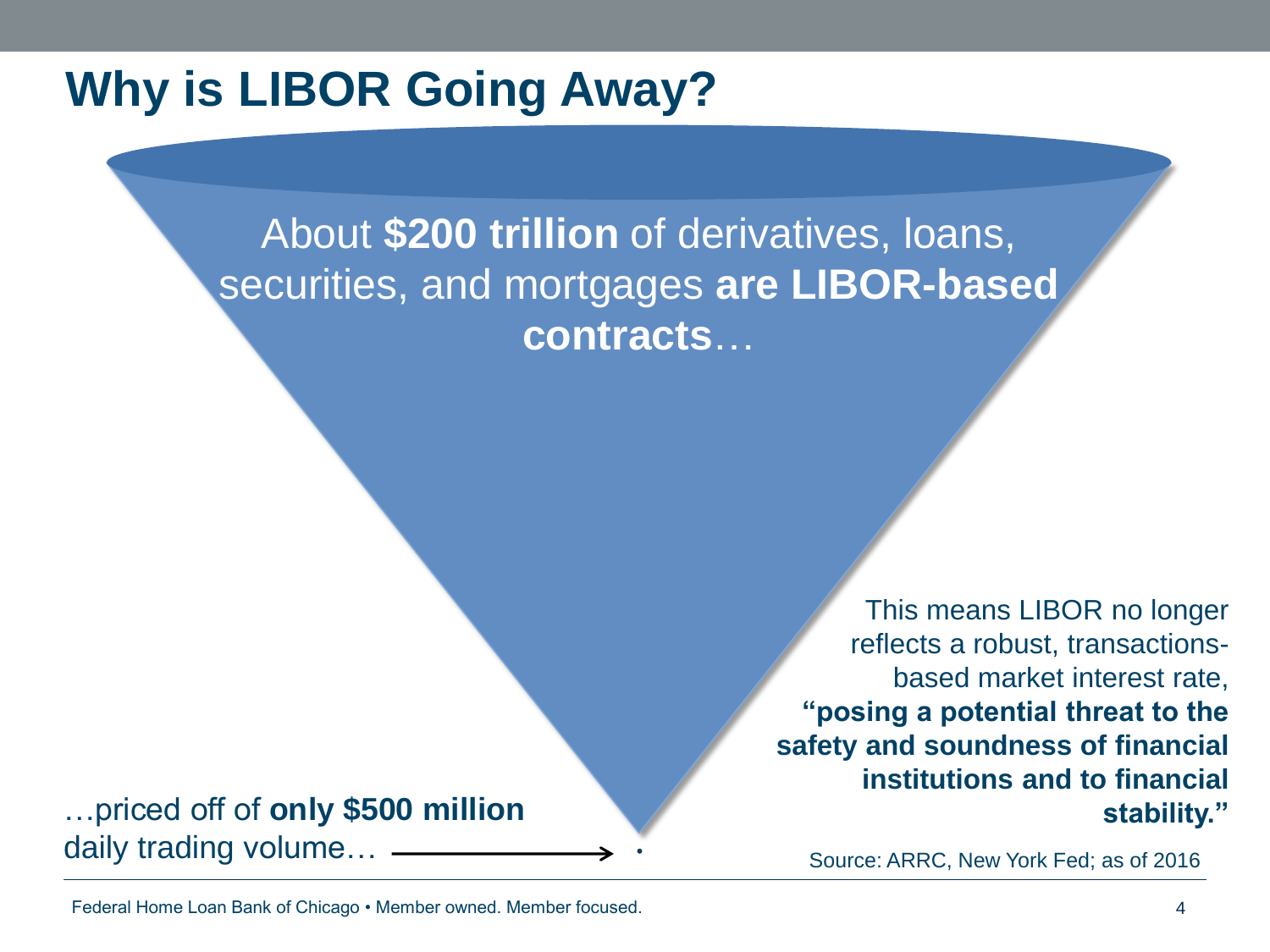### **Who is Driving the Transition from LIBOR?**

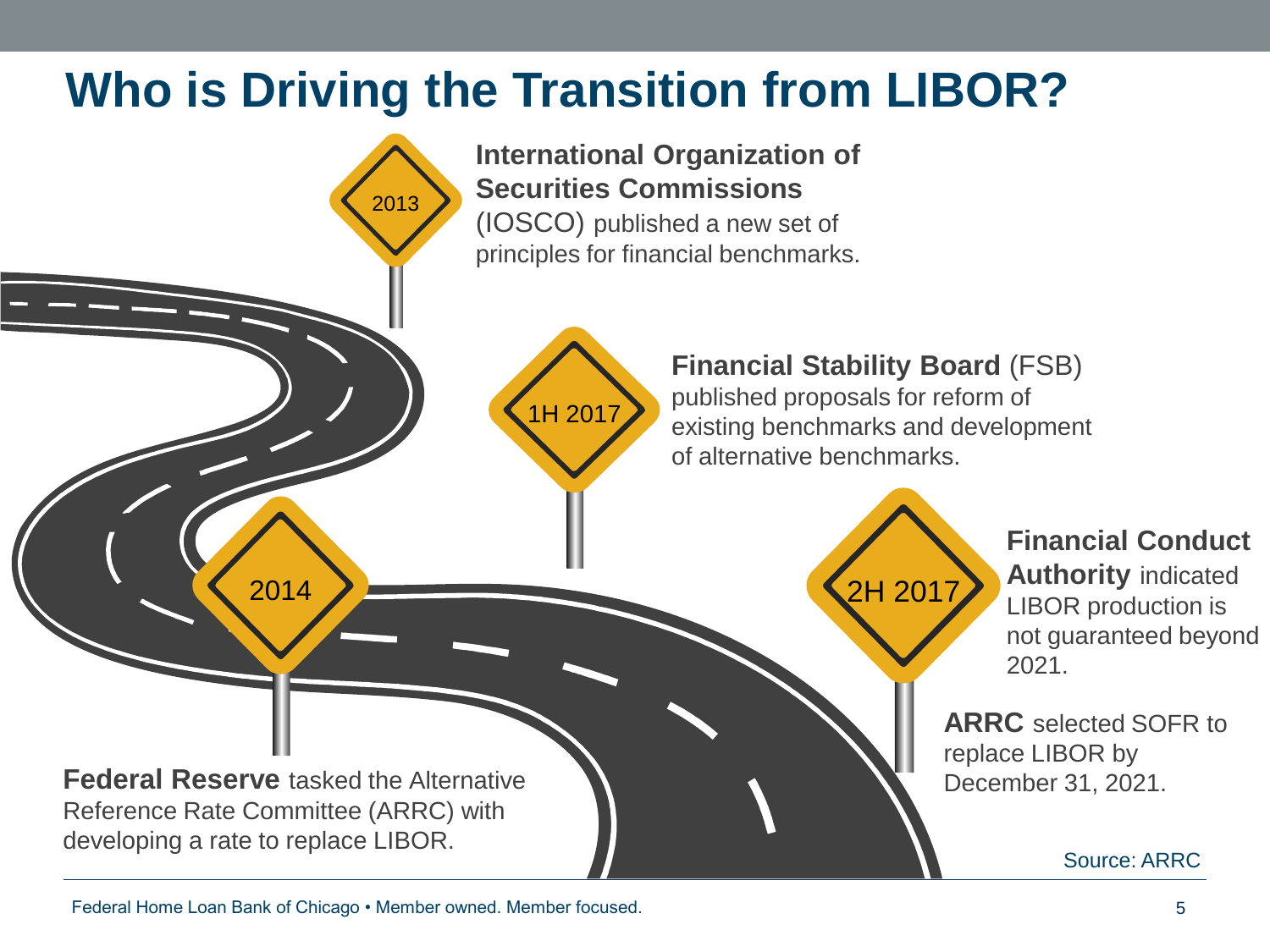### **Who is ARRC?**

**A group of market participants organized by the Federal Reserve and New York Fed to help ensure a successful transition from LIBOR to a more robust reference rate.** 

Comprised of various private-sector entities, such as banks, asset managers, insurers, and industry trade organizations, and official sector ex-officio members, including banking and financial sector regulators. It is also supported by 10 working groups, each tasked with specific objectives to assist in the transition.

#### **Four Objectives of ARRC:**

- **If all identify alternative reference rates and determine whether identified alternative rates are** compliant with the IOSCO's *Principles for Financial Benchmarks*
- **If Identify best practices for contract robustness to ensure contracts are resilient to the possible** cessation or material alteration of existing or new benchmarks
- Develop an adoption plan to outline the necessary steps that the official sector and market participants could take to make the adoption more successful
- Create a timeline and an implementation plan with metrics of success

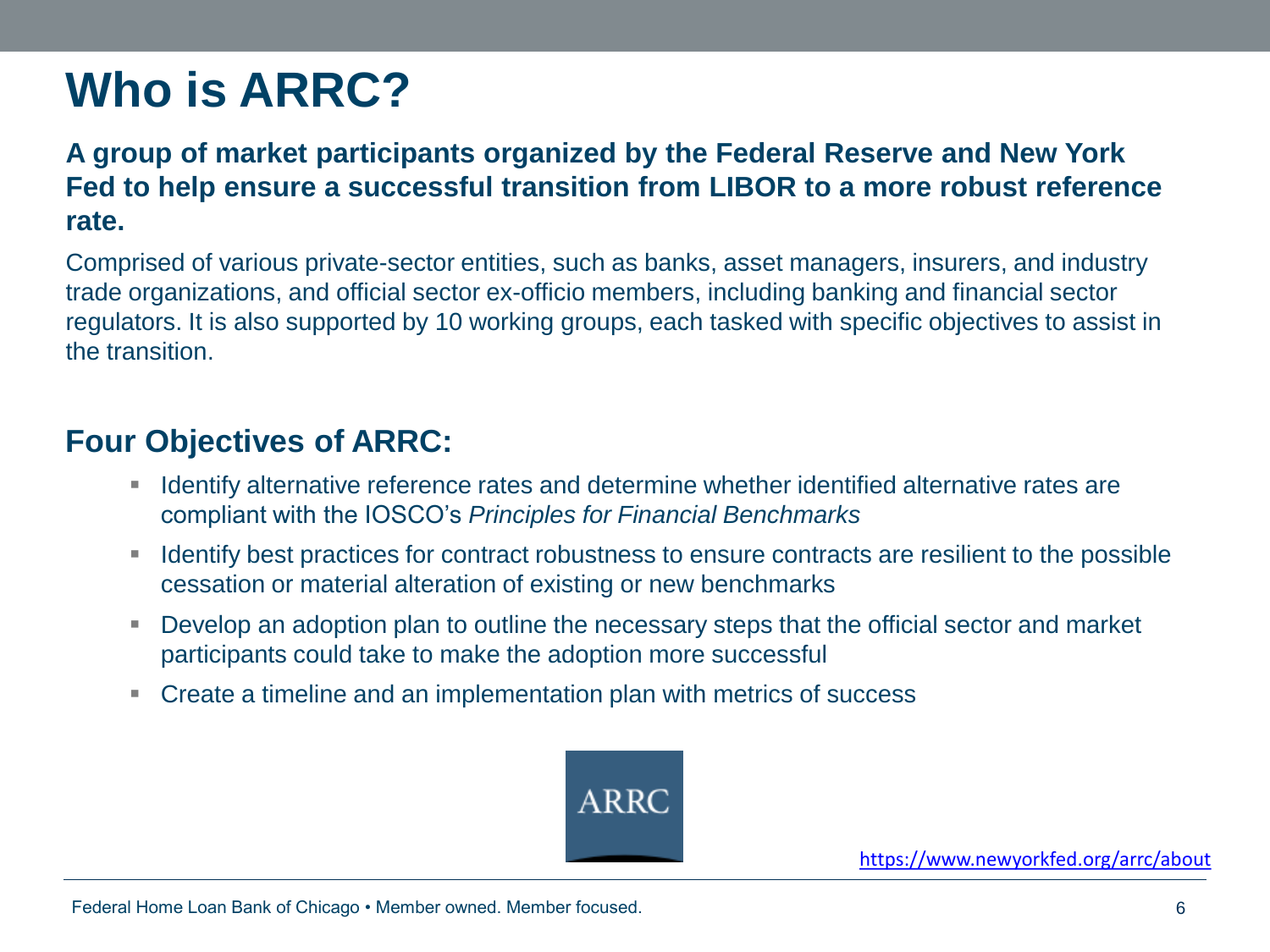### **What is SOFR?**

- **The Secured Overnight Financing Rate.**
- An **overnight, risk free\*** reference rate based on actual transactions in the Treasury repo market (**secured borrowings**  for financial institutions including securities dealers, banks, REITS, insurers, and GSEs).
	- For information on how SOFR is calculated, please visit: [https://apps.newyorkfed.org/markets/autorates/SOFR.](https://apps.newyorkfed.org/markets/autorates/SOFR)
- The **average daily volume** for these transactions has exceeded **\$750 billion** since August 2018.
- **Released on the following business day** at 8:00 a.m. by the New York Federal Reserve, which reflects the previous day's trading.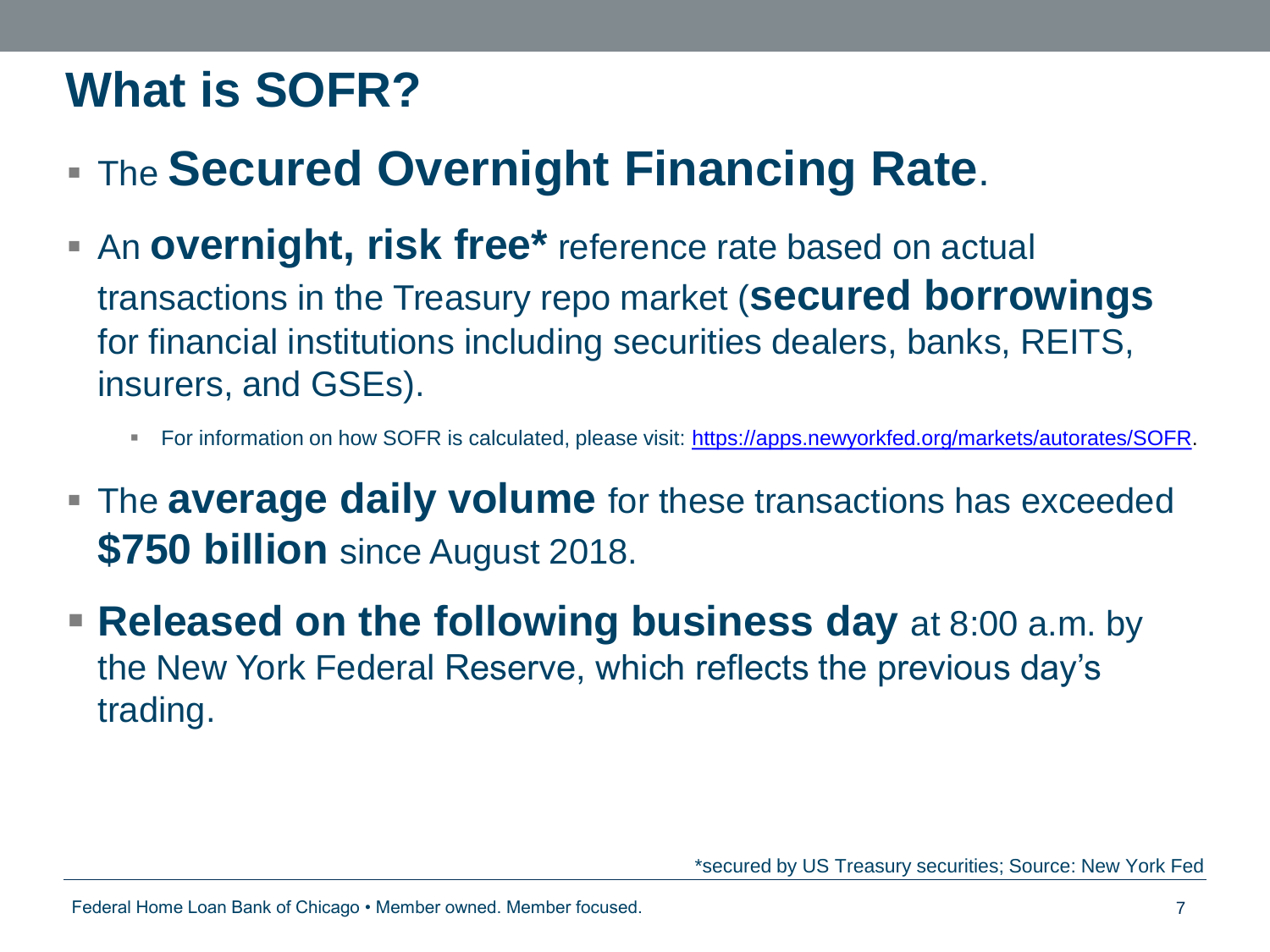### **SOFR Compared to Other Short-Term Rates**



Since its introduction in April 2018, SOFR has closely tracked the Effective Fed Funds Rate. However, due to fluctuations in demand on month and quarter ends in the repo market, SOFR has been volatile at certain periods. Nonetheless, the volatility is generally smoothed out on a 3-month rolling basis, with respect to LIBOR.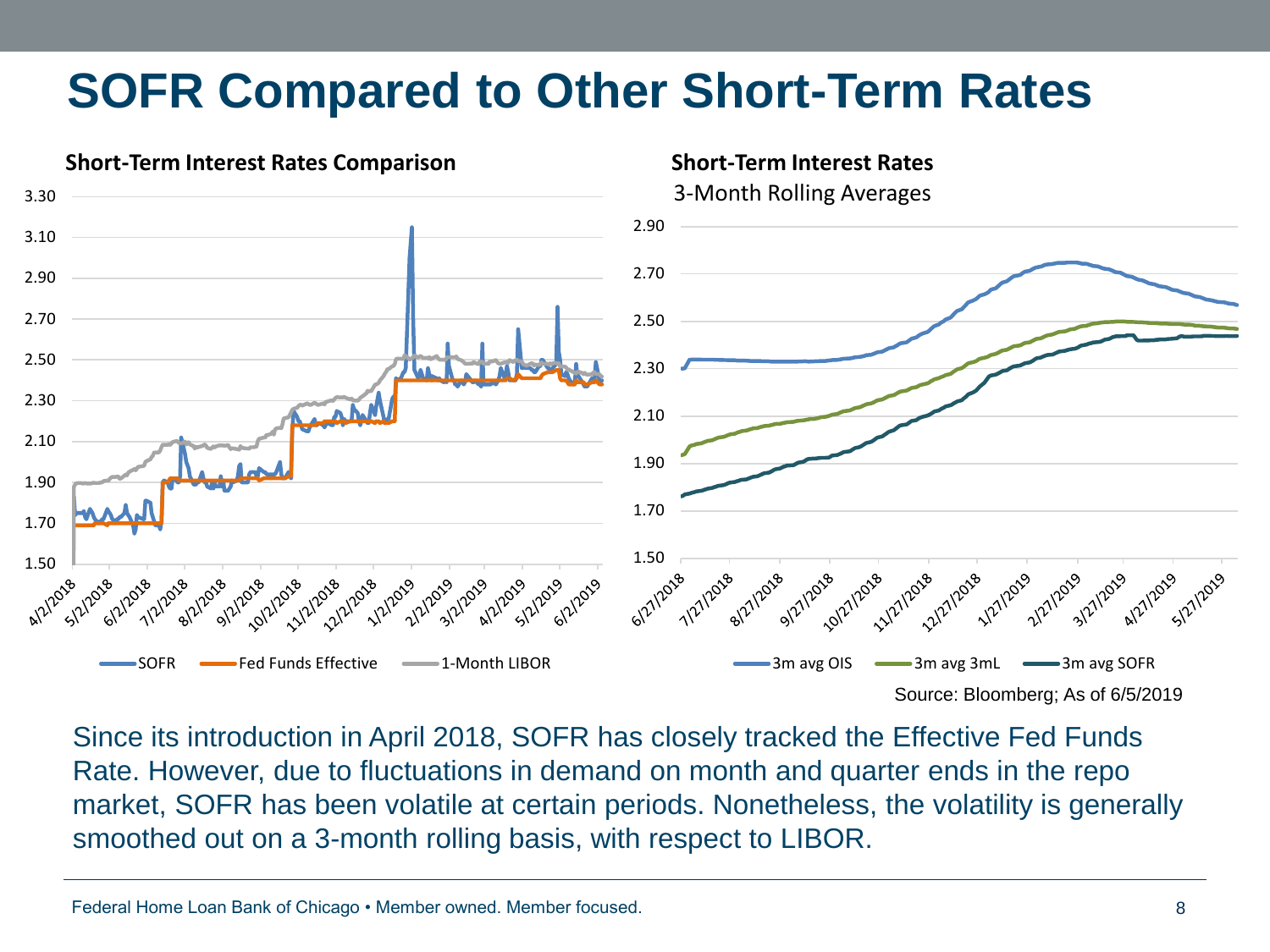### **A Side-by-Side Comparison**

- **Secured by U.S. Treasury securities**
- **Backward-looking rate**
- **Overnight (to begin)**
- **Based on actual transactions in repo market**
- **Over \$750B in daily transaction volume\***
- **No credit risk element**

#### **SOFR LIBOR**

- **Unsecured**
- **Forward-looking rate**
- **Published for multiple terms (1-month, 3 month, 6-month)**
- **Based on actual and/or estimated rates**
- **\$500M or less in daily transaction volume\***
- **Credit risk element**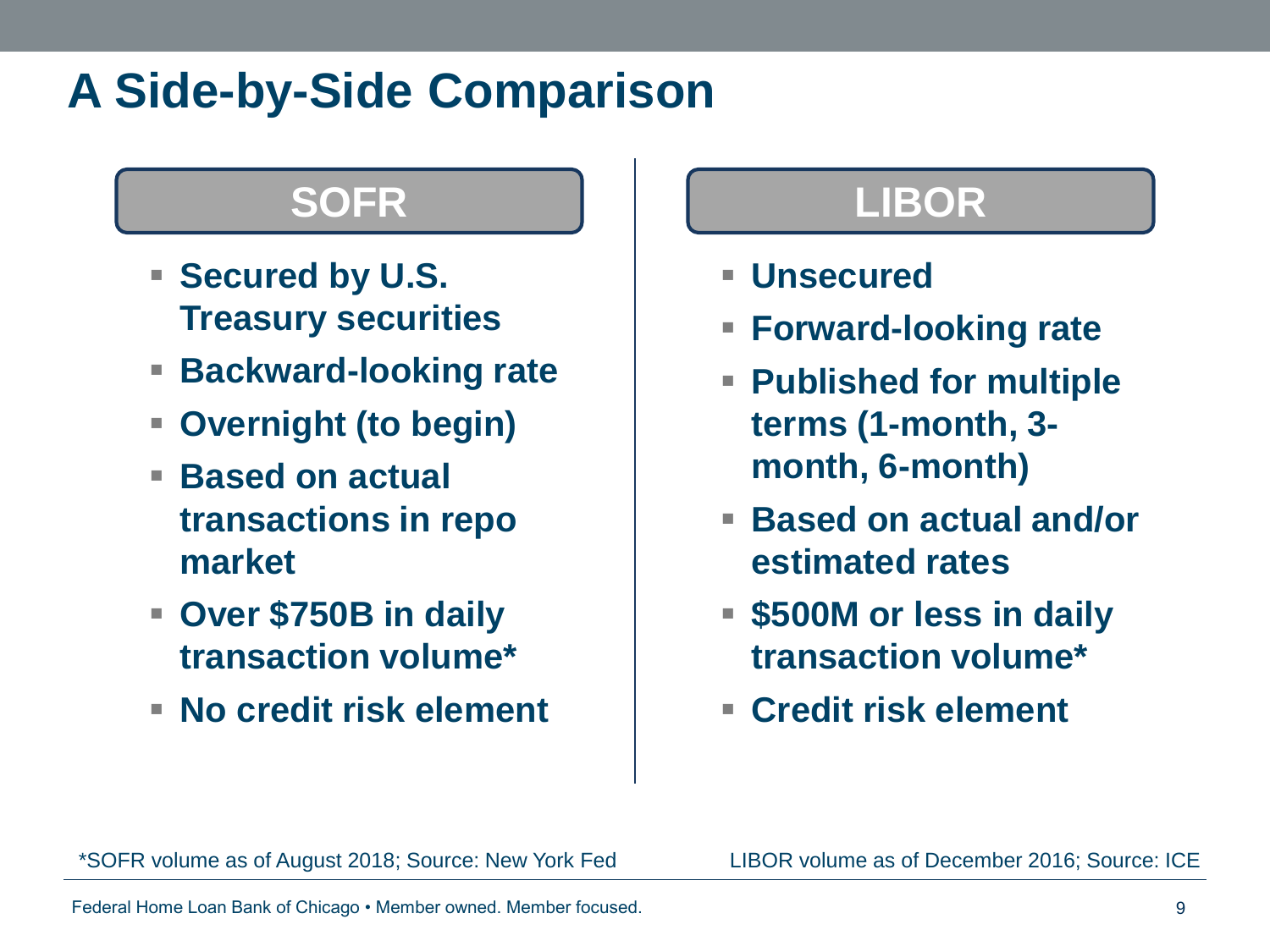### **Transition Timeline: SOFR, So Good**



LCH = London Clearing House; FRN = Floating-Rate Note; ISDA = International Swaps and Derivatives Association CME = Chicago Mercantile Exchange

Source: ARRC, FHLBank Chicago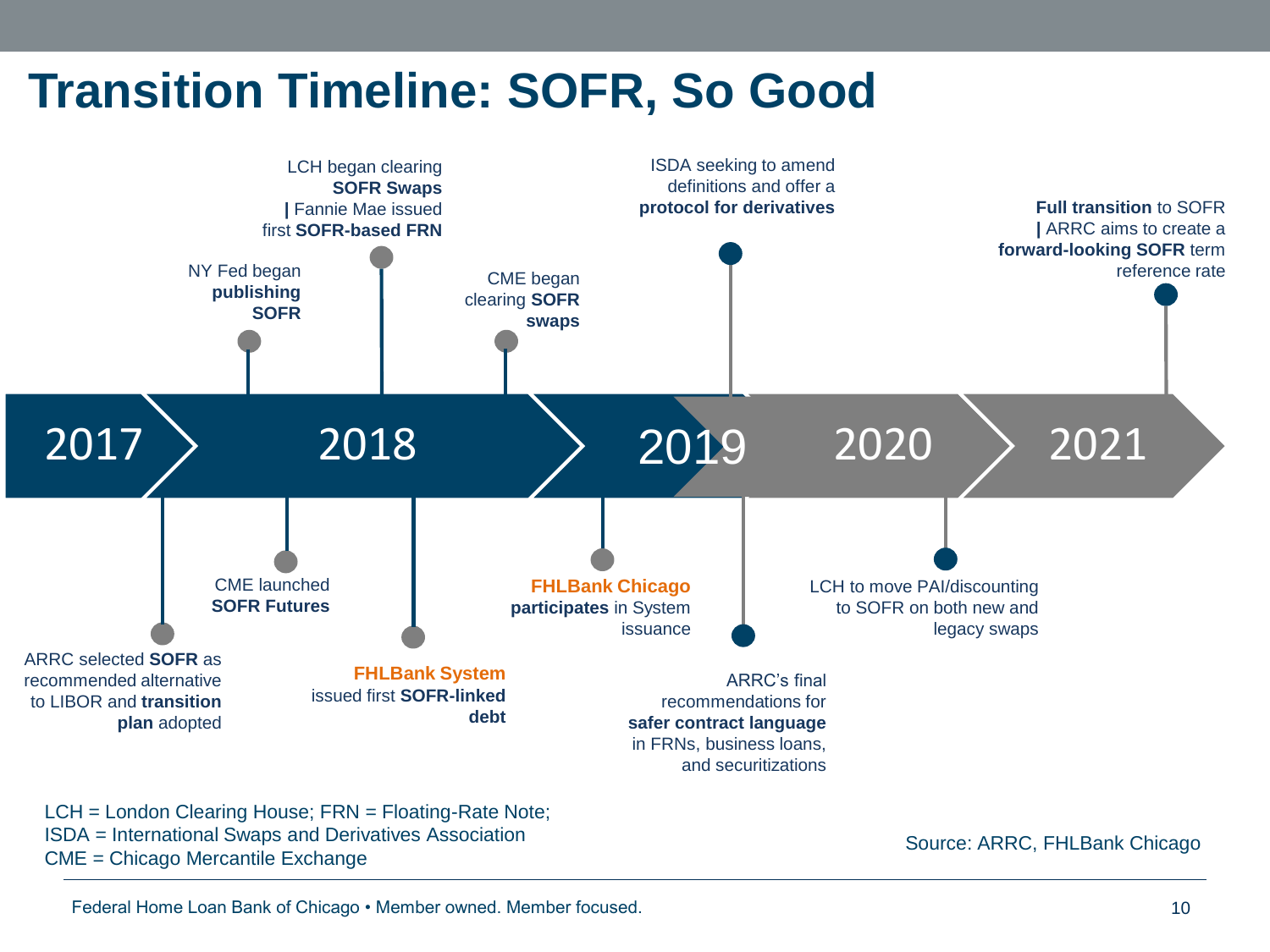## **ARRC's Transition Strategy and Fallback Language**

Federal Home Loan Bank of Chicago • Member owned. Member focused. 11 November 2012 11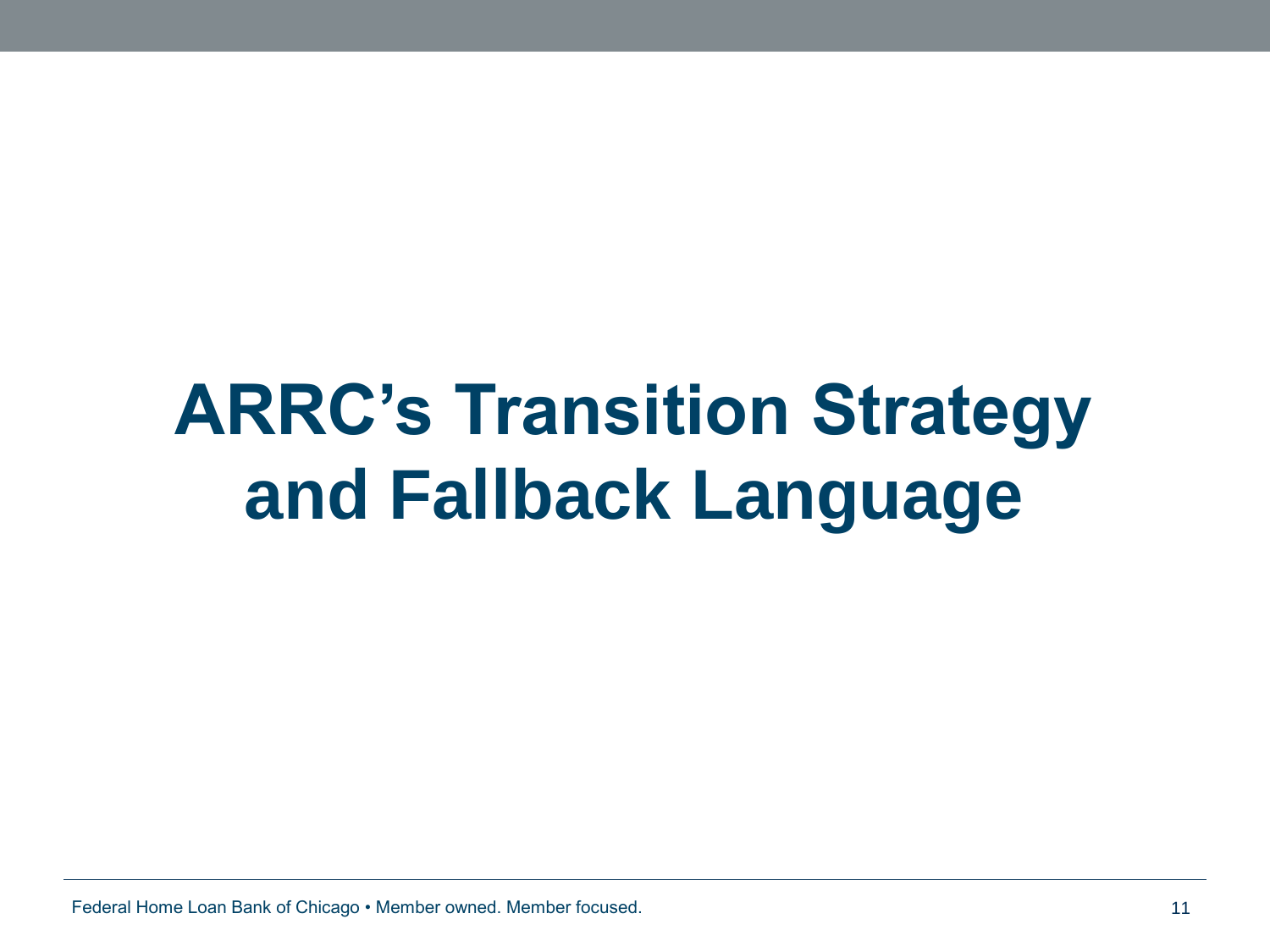### **The ARRC's Work Scope: Three Segments**

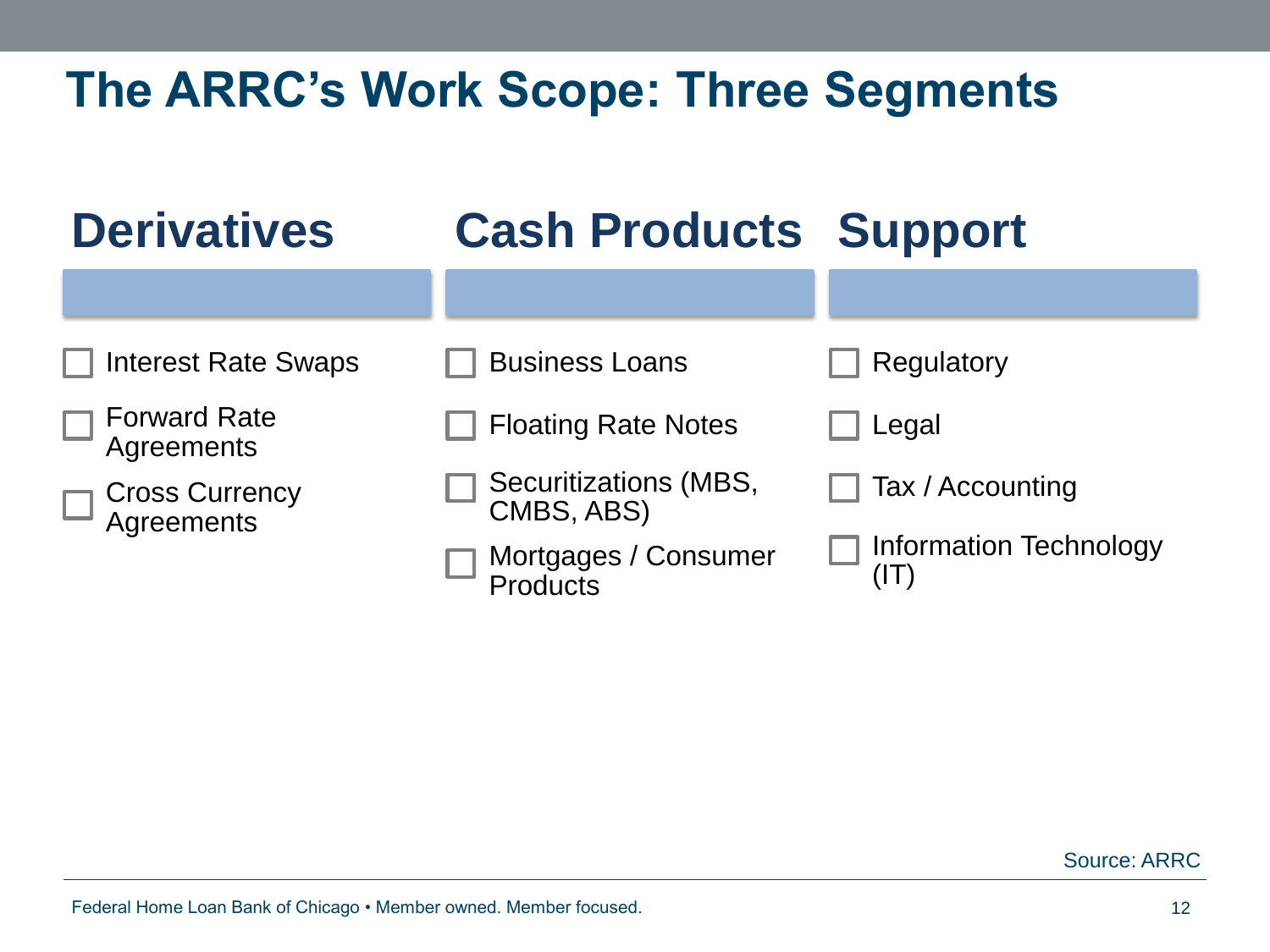Fallback language is a legal mechanism in contracts to provide a backup plan. In other words…

## **if LIBOR ceased to exist tomorrow, to what interest rate would your contract "fall back" to?**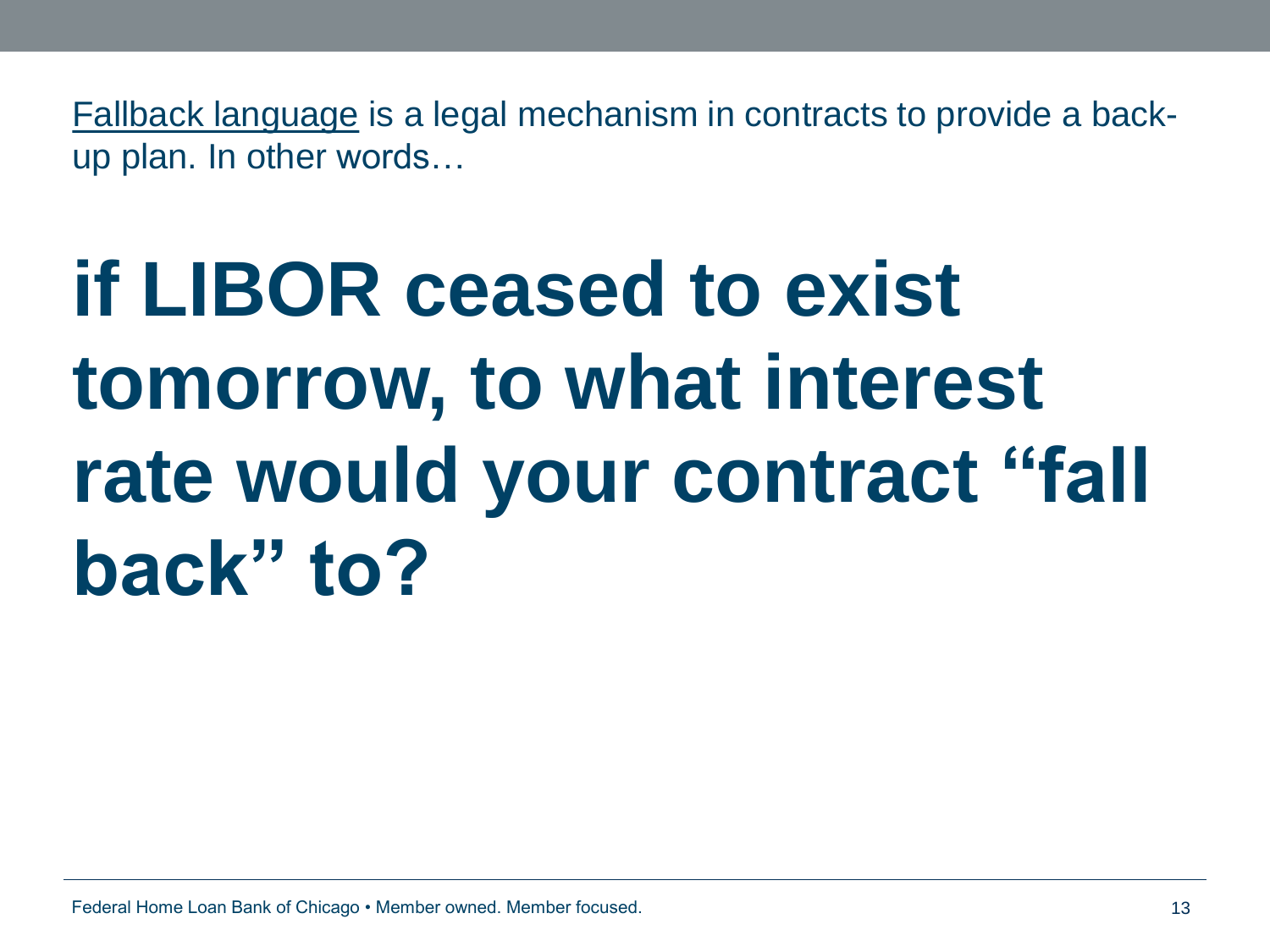### **Current Fallbacks Identified by ARRC**

#### **Derivatives**

• Current contract language does not meet the FSB's standards for a situation in which LIBOR were permanently discontinued. ISDA definition currently directs counterparties to get quotes from London or New York reference banks in the case LIBOR is not available.

#### **Business Loans**

• Typical contract language for these loans may or may not address an end to LIBOR, depending on the contract. Similar to ISDA fallback language, but if quotes are not obtained, then use either the prime rate or a rate that is close to prime and add a fixed spread over EFFR.

#### **Floating Rate Notes**

• Similar to business loans, but if quotes are not obtained, then the note is converted to a fixed-rate instrument at the last published value of LIBOR.

#### **Securitizations**

• Contract language varies among these products. They may use the last published LIBOR rate or allow the noteholder to name a successor rate.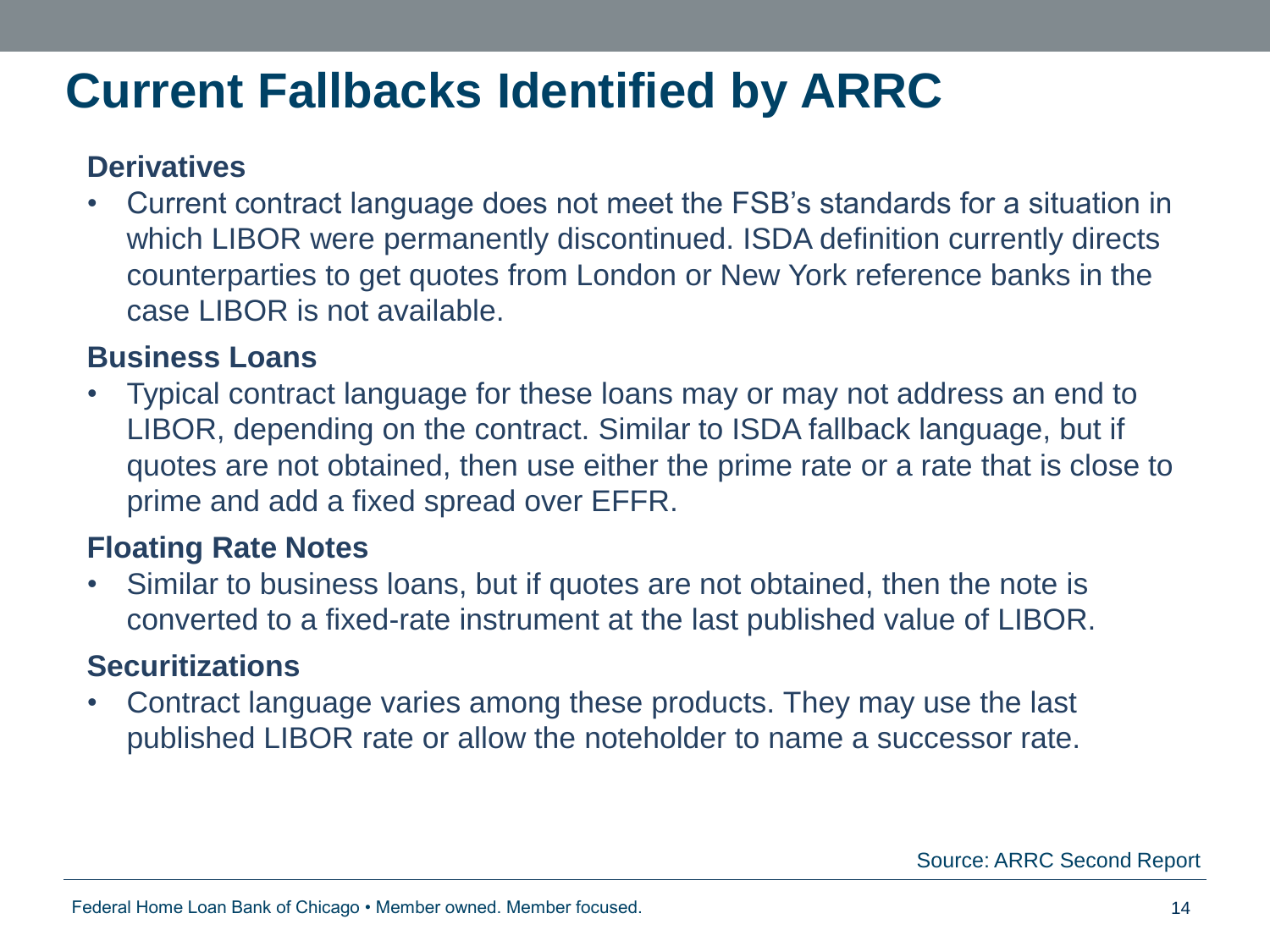#### **Progress on Fallback Language**

#### **The ARRC has suggested that fallback language should be consistent across asset classes in order to reduce operational, legal, and basis risk.**

The ARRC recommends market participants include more robust fallback language in new and amended contracts going forward. The ARRC has published numerous recommendations for addressing risks in cash product contract language. These consultations are open to public feedback, and a final recommendation will be published at a later date.

Final recommended language has been published for Floating Rate Notes, Syndicated Loans, Bilateral Business Loans, and Securitizations. The specific consultations on each asset class: [https://www.newyorkfed.org/arrc/fallbacks-contract-language.](https://www.newyorkfed.org/arrc/fallbacks-contract-language)

A summary of the ARRC's guiding principles for fallback language: [https://www.newyorkfed.org/medialibrary/Microsites/arrc/files/2018/ARRC-principles-](https://www.newyorkfed.org/medialibrary/Microsites/arrc/files/2018/ARRC-principles-July2018)[July2018](https://www.newyorkfed.org/medialibrary/Microsites/arrc/files/2018/ARRC-principles-July2018) 

Source: ARRC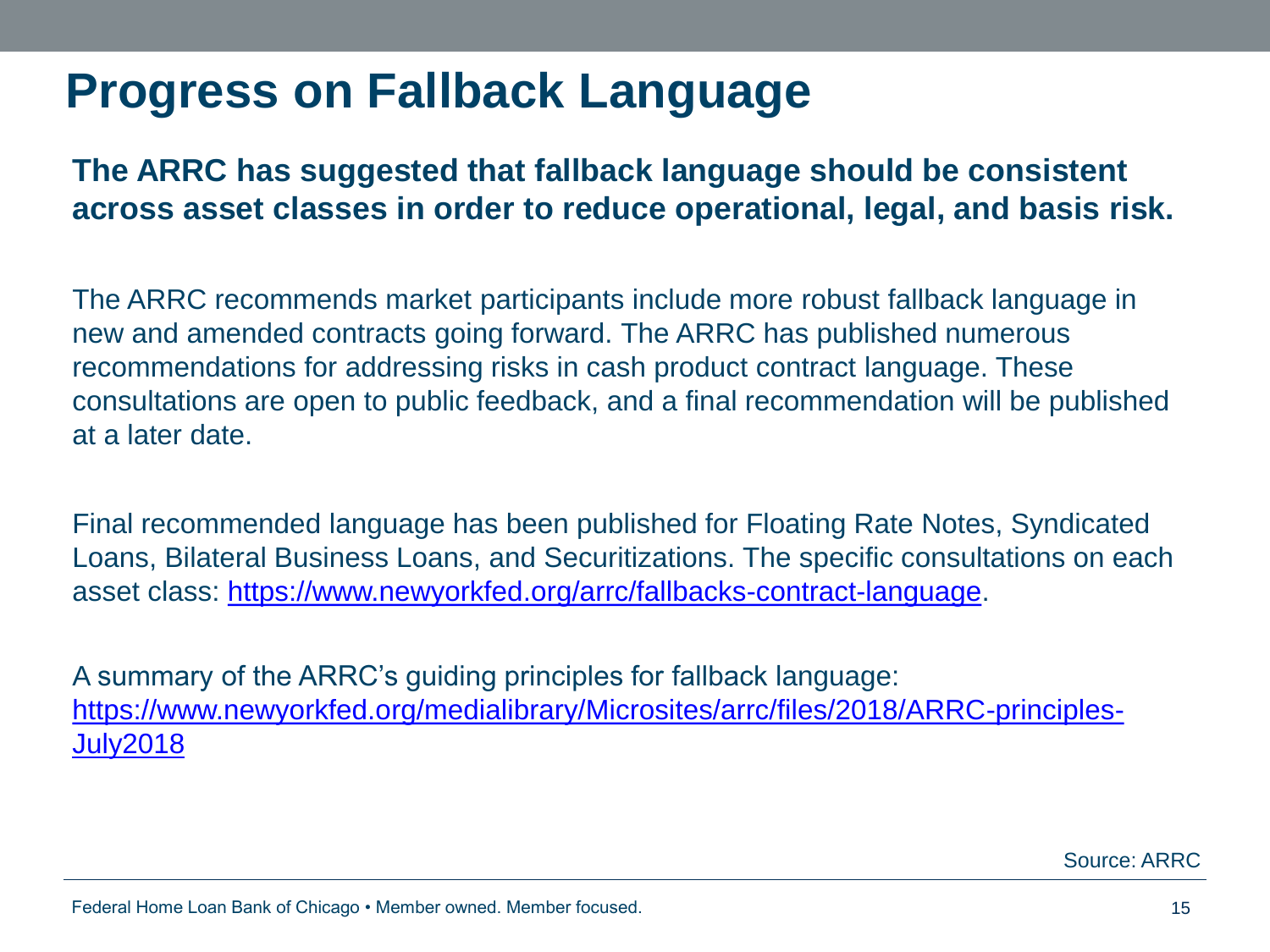### **Progress on Fallback Language and Triggers**

**The ARRC's** proposed provisions and language for fallbacks are tailored to each specific product but seek consistency in defining key terms, including:

- **1. Trigger events**  events that start the transition from LIBOR to a new reference rate
- **2. A successor rate "waterfall"**  a provision specifying the priority of unadjusted rates that would replace LIBOR
- **3. A spread adjustment "waterfall"**  a provision specifying the priority of spread adjustments that would be applied to the successor rate because of differences between LIBOR and SOFR

**The International Swaps and Derivatives Association (ISDA)** is leading the development of new fallback language for derivatives. ISDA plans to amend the 2006 ISDA Definitions by the end of 2019 to implement fallbacks for LIBOR. The fallbacks will apply upon the permanent discontinuation of LIBOR based on pre-determined, objective triggers and will be to the relevant alternative risk-free rate (RFR), which is currently SOFR.

 Two consultations were released on May 16, 2019 by ISDA addressing benchmark fallbacks. View the consultations here: [https://www.isda.org/2019/05/16/isda-publishes-two-consultations-on](https://www.isda.org/2019/05/16/isda-publishes-two-consultations-on-benchmark-fallbacks/)[benchmark-fallbacks/](https://www.isda.org/2019/05/16/isda-publishes-two-consultations-on-benchmark-fallbacks/)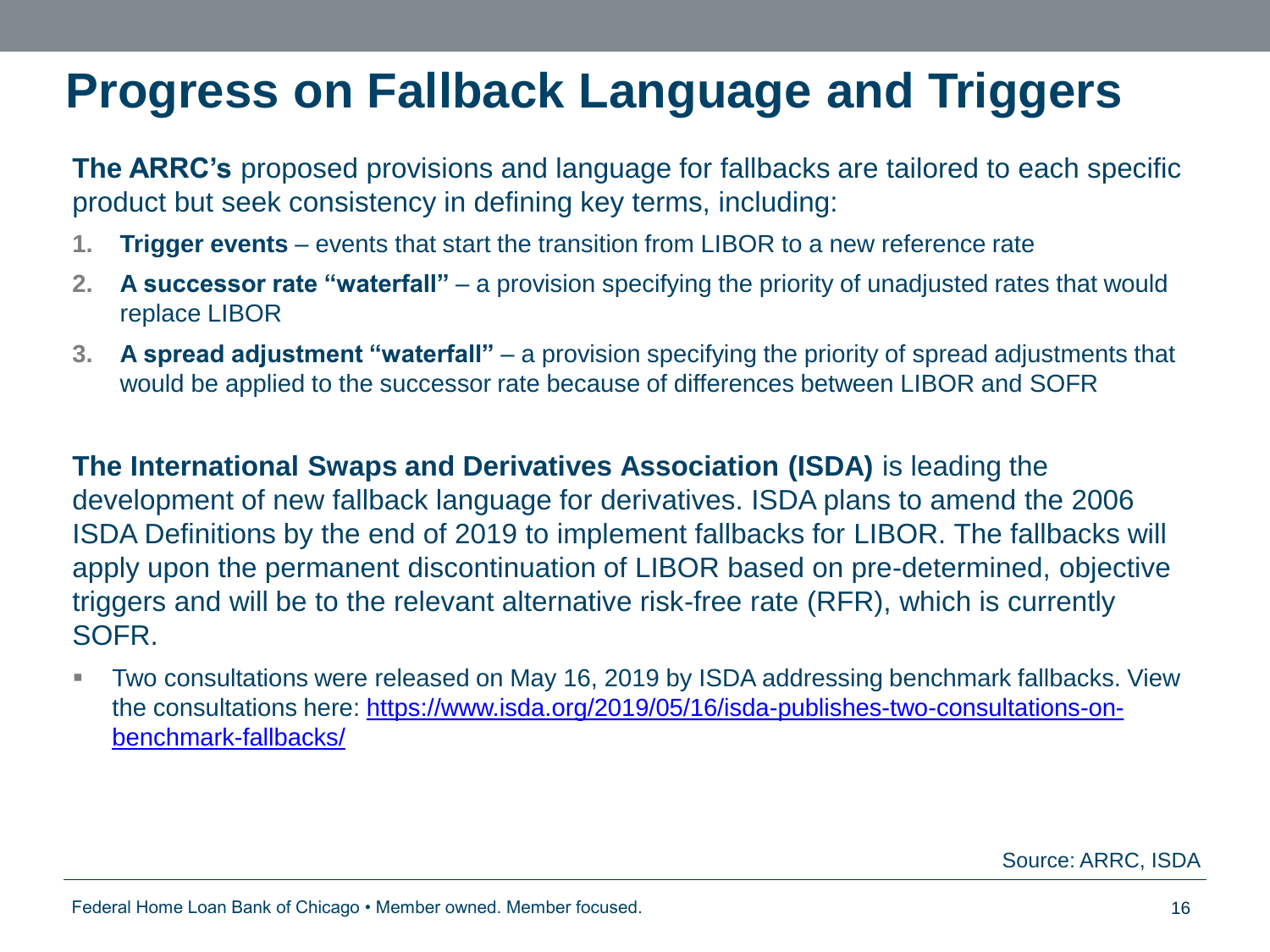### **Permanent and Pre- Cessation Triggers**

ISDA and ARRC have two overlapping triggers that would signal the conversion from LIBOR to a new reference rate, assuming a permanent cessation of LIBOR:

- A public statement by the benchmark administrator announcing it will cease to provide the rate permanently or indefinitely
- A public statement by the regulator or other authority stating that the administrator will cease to provide the rate permanently or indefinitely

Specific pre-cessation triggers have been defined by ARRC in its final consultations on each cash product.

ISDA also released two consultations on benchmark fallbacks on May 16, 2019. One addresses the permanent cessation of LIBOR and the other relates to pre-cessation triggers.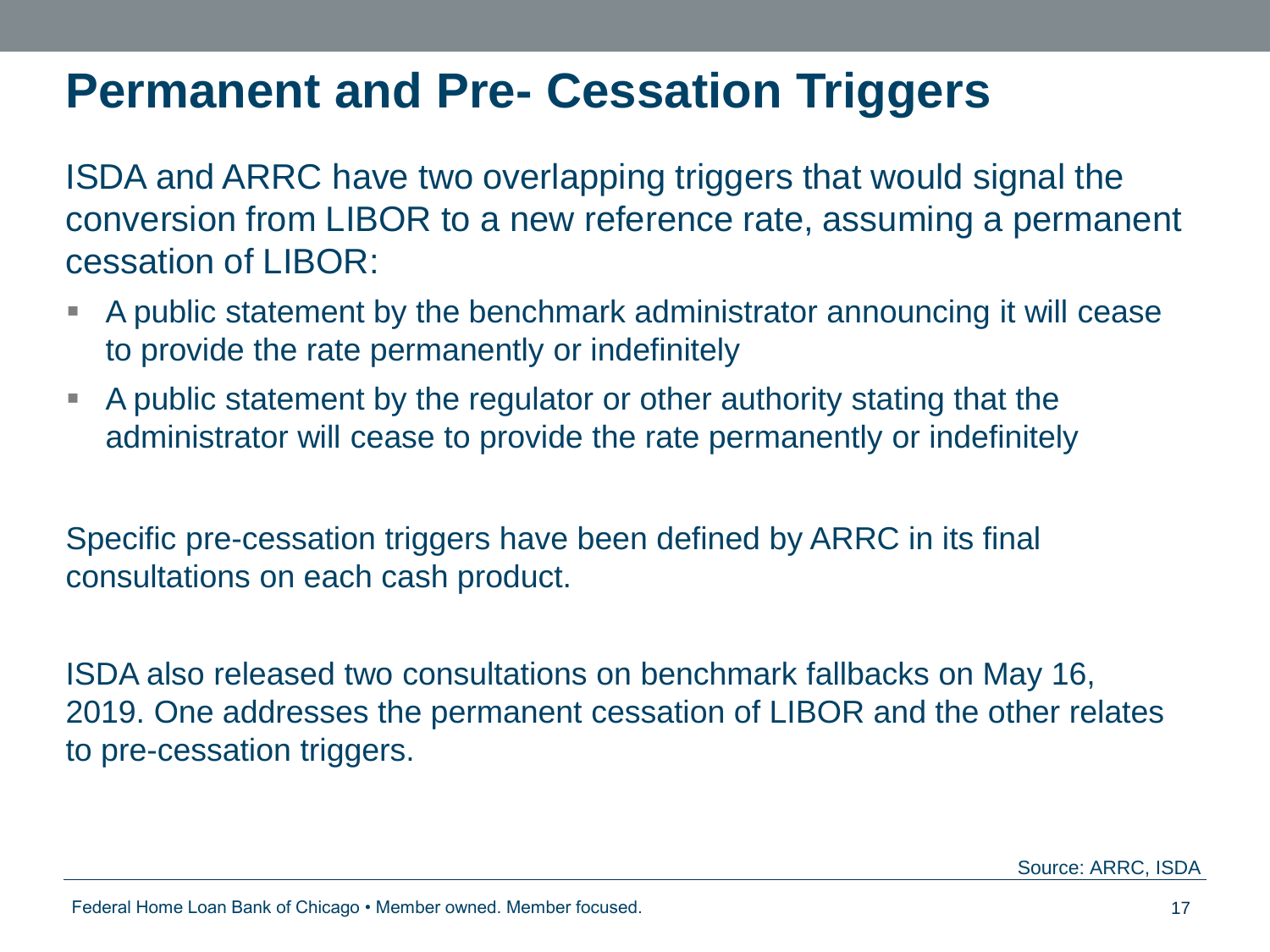### **Fallback Language: ARRC**

**ARRC released consultations showing investors' preference for the forward-looking term SOFR, plus a spread, as a replacement benchmark. Further, investors want a more detailed waterfall of events for both rate and spread adjustment for each cash product.** 

**Bilateral Business Loans:** The ARRC is recommending three sets of fallback language for new bilateral business loans: hardwired approach, amendment approach, and hedged loan approach. View the final consultation here: [https://www.newyorkfed.org/medialibrary/Microsites/arrc/files/2019/Bilateral\\_Business\\_Loans\\_Fallback.pdf](https://www.newyorkfed.org/medialibrary/Microsites/arrc/files/2019/Bilateral_Business_Loans_Fallback.pdf)

**Floating Rate Notes:** The ARRC has proposed one specific approach for fallback language for these contracts. It involves defining the events that would start the transition from LIBOR, outlining a clear waterfall for determining which rate would replace LIBOR, and deciding how a spread adjustment to that rate would be calculated. View the final consultation here: [https://www.newyorkfed.org/medialibrary/Microsites/arrc/files/2019/FRN\\_Fallback\\_Language.pdf](https://www.newyorkfed.org/medialibrary/Microsites/arrc/files/2019/FRN_Fallback_Language.pdf)

**Securitizations:** The ARRC has proposed one approach to new fallback language. It proposes a hardwired approach regarding trigger events and fallback rates with spread adjustments. It also addresses the unique challenges presented by the securitization market's asset and liability components. View the final consultation here: [https://www.newyorkfed.org/medialibrary/Microsites/arrc/files/2019/Securitization\\_Fallback\\_Language.pdf](https://www.newyorkfed.org/medialibrary/Microsites/arrc/files/2019/Securitization_Fallback_Language.pdf)

**Syndicated Loans:** The ARRC has recommended two options for fallback language of new syndicated loans: hardwired approach and amendment approach. The fallback provisions use clear and observable triggers and successor rates with spread adjustments, subject to some flexibility to fall back to an amendment. View the final consultation here: [https://www.newyorkfed.org/medialibrary/Microsites/arrc/files/2019/Syndicated\\_Loan\\_Fallback\\_Language.pdf](https://www.newyorkfed.org/medialibrary/Microsites/arrc/files/2019/Syndicated_Loan_Fallback_Language.pdf)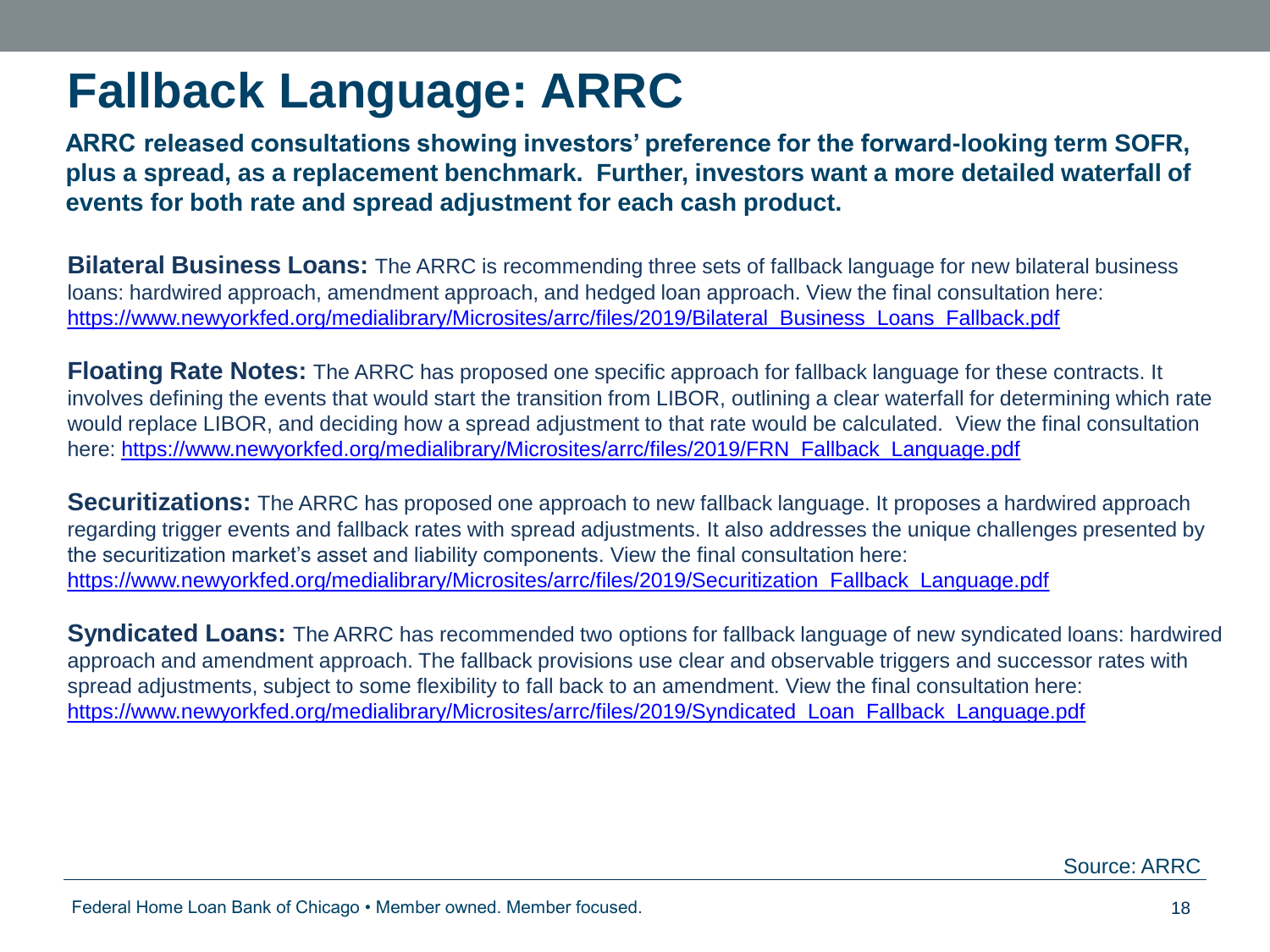### **Fallback Language: ISDA**

**Consultations released by ISDA in December 2018 and May 2019 have preliminarily selected the "compounded in arrears" approach to calculate term adjustments to the relevant risk-free rate and the "historical mean/median" approach for the spread calculation. Final results are expected to be released this year.** 

| <b>Alternatives:</b>                                                                                                                | <b>Alternatives:</b>                                      |
|-------------------------------------------------------------------------------------------------------------------------------------|-----------------------------------------------------------|
| <b>Term Adjustments</b>                                                                                                             | <b>Spread Methodologies</b>                               |
| <b>Spot Overnight Rate</b> – Risk-free Rate (RFR) as of                                                                             | <b>Forward Approach</b> – market forward spread between   |
| one or two business days prior to the beginning of the                                                                              | the relevant LIBOR and RFR in the relevant tenor at the   |
| LIBOR leg                                                                                                                           | time of trigger                                           |
| <b>Convexity-Adjusted Overnight Rate - similar to</b>                                                                               | <b>Historical Mean/Median Approach</b> – historical       |
| spot overnight rate but modified for daily compounding                                                                              | mean or median spread between the relevant LIBOR and      |
| over the LIBOR term                                                                                                                 | RFR calculated over a significant, static lookback period |
| <b>Compounded Setting in Arrears</b> - RFR observed                                                                                 | <b>Spot-Spread Approach</b> – spot spread between         |
| over the relevant LIBOR tenor and compounded daily                                                                                  | relevant LIBOR and RFR on the day preceding the trigger   |
| during that period                                                                                                                  | event                                                     |
| <b>Compounded Setting in Advance - RFR</b><br>observed over relevant LIBOR tenor and compounded<br>daily over previous LIBOR period |                                                           |
|                                                                                                                                     | Source: ISDA                                              |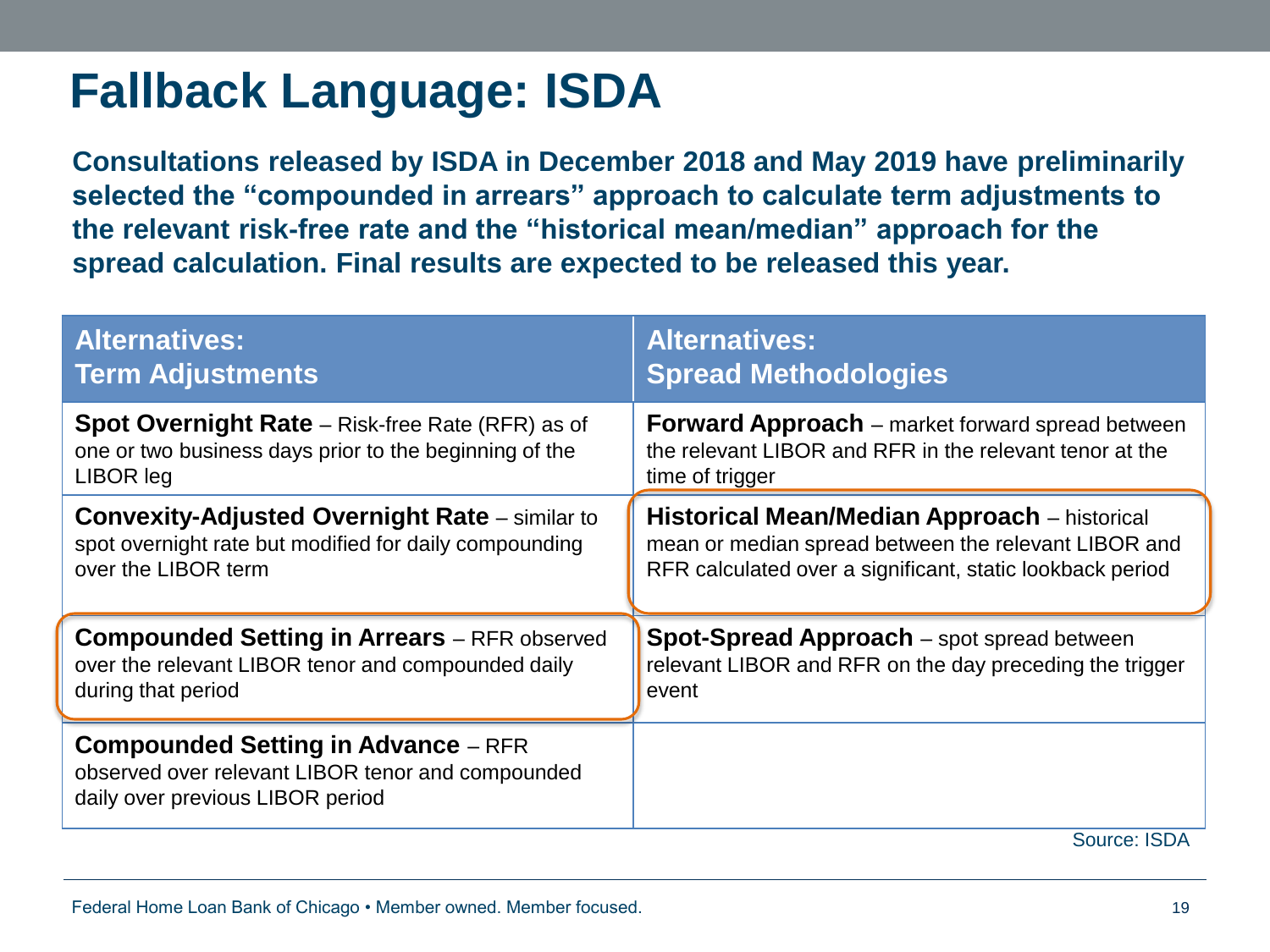### **Defined: Compounded Setting in Arrears**

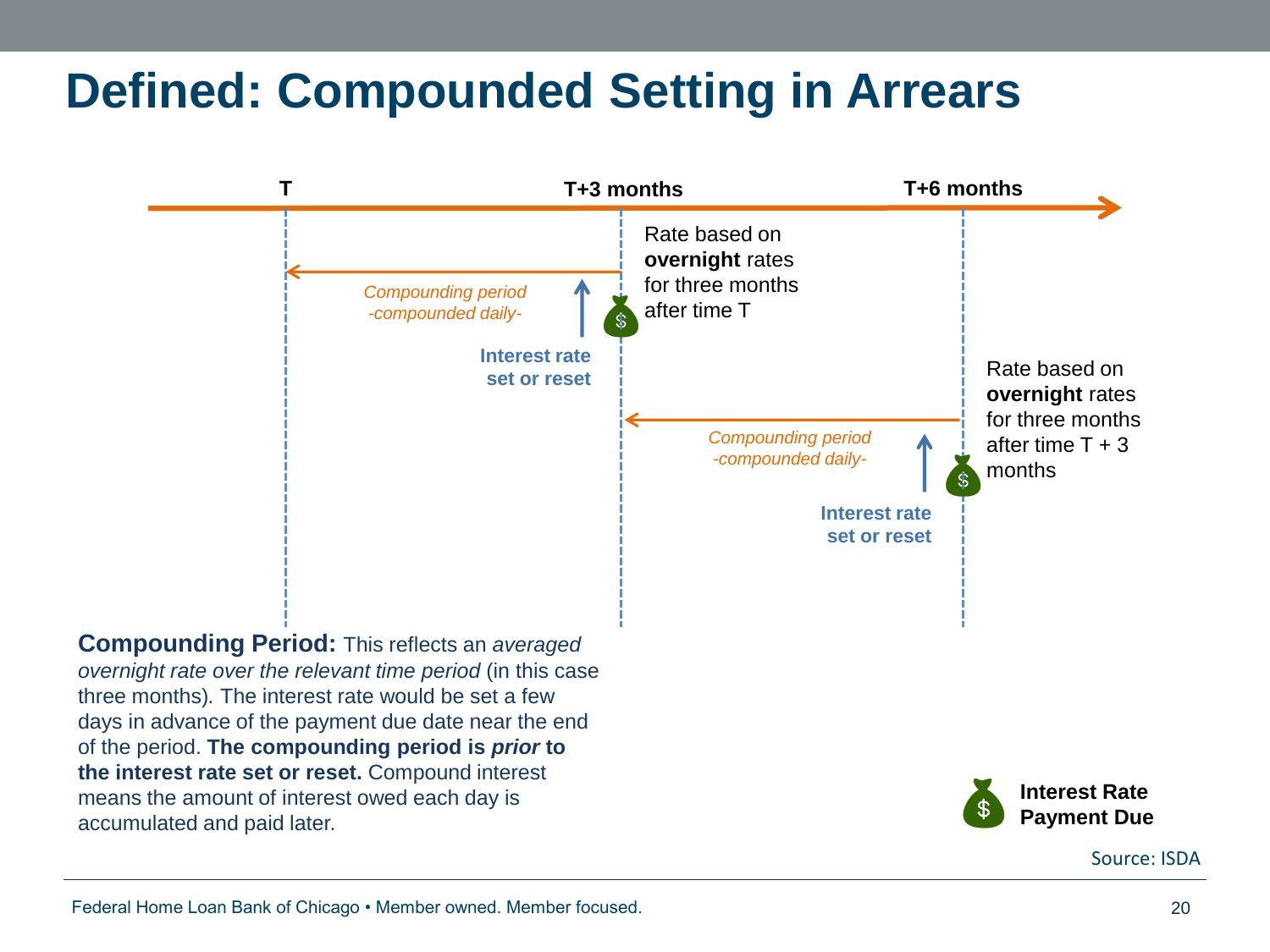### **Member Action: Fallback Language**

**Members should review and understand fallback language in existing loans and investments.** 

- By reviewing existing language in legacy contracts, determine trigger events, potential substitute indices, and calculation of interest rate and spread.
- If is important to determine if current language will ensure a smooth transition or if amendments or renegotiation is needed.

**Members should also begin to create language for new LIBOR transactions that ensures fallback language is robust enough to ensure a smooth transition to a new reference rate.** 

 This may require multiple iterations as transition language continues to evolve.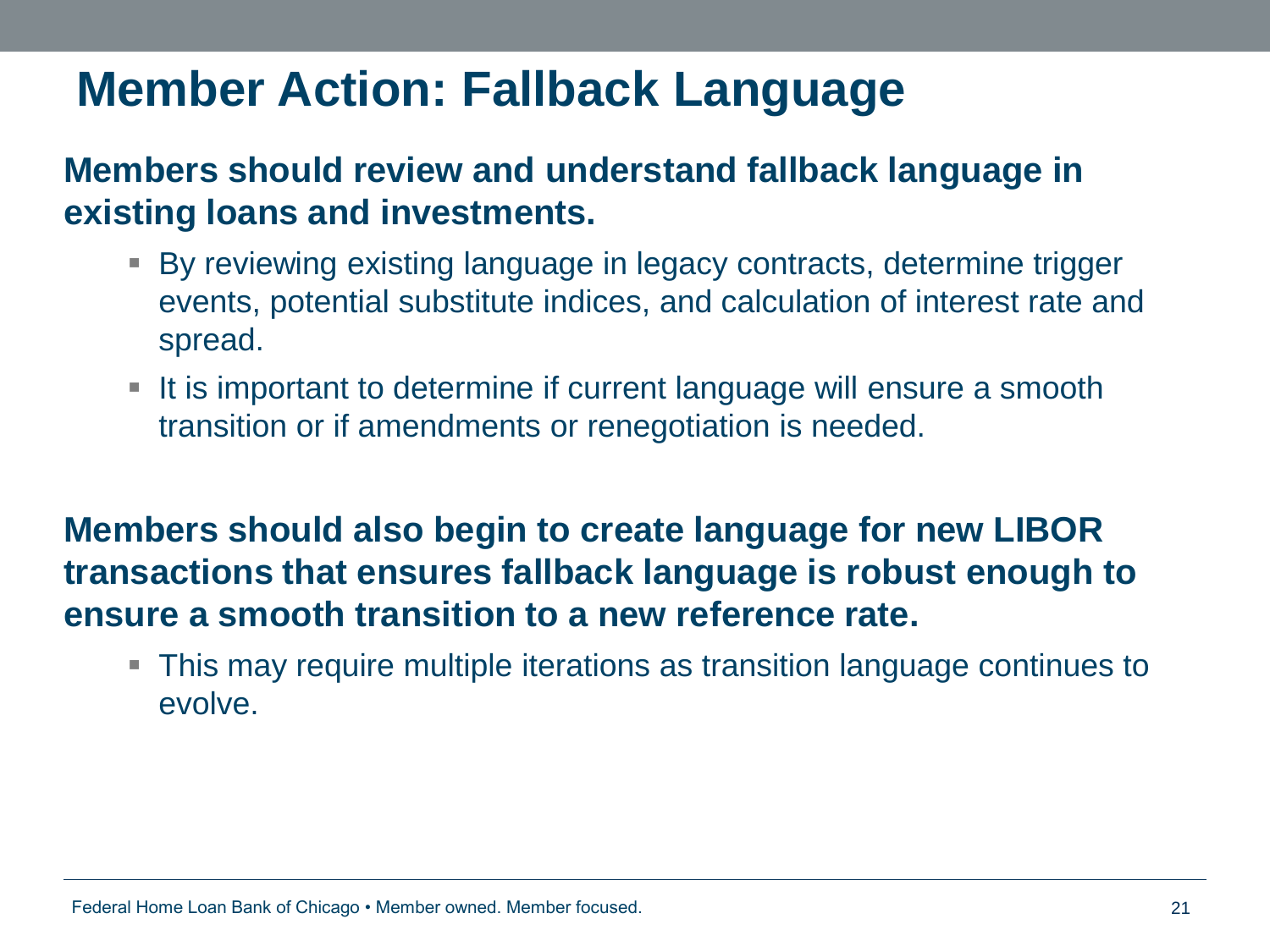### **Checklist: Where Could LIBOR be Lurking?**

#### **Derivatives**

Members should review ISDA fallback language to identify, in advance, contracts that may need fallback language implemented or amended.

#### **Cash Products**

Members should review ARRC fallback language to identify, in advance, contracts that may need fallback language implemented or amended.

#### **Operational Support Processes**

Members should assess accounting, tax, and IT system implications and work to understand all areas of the organization that could be affected by the transition.

#### **Collateral Pledged to FHLBank Chicago**

#### **Collateral Pledged to the Fed and Other Counterparties**

#### **FHLBank Chicago Advances**

The FHLBank Chicago is still offering LIBOR-indexed advances across all available terms. Updated fallback language is in the Member Product Guide, which is incorporated into all new Advance Applications to reflect the Bank's sole reasonable discretion to select a comparable replacement rate once a determination has been made.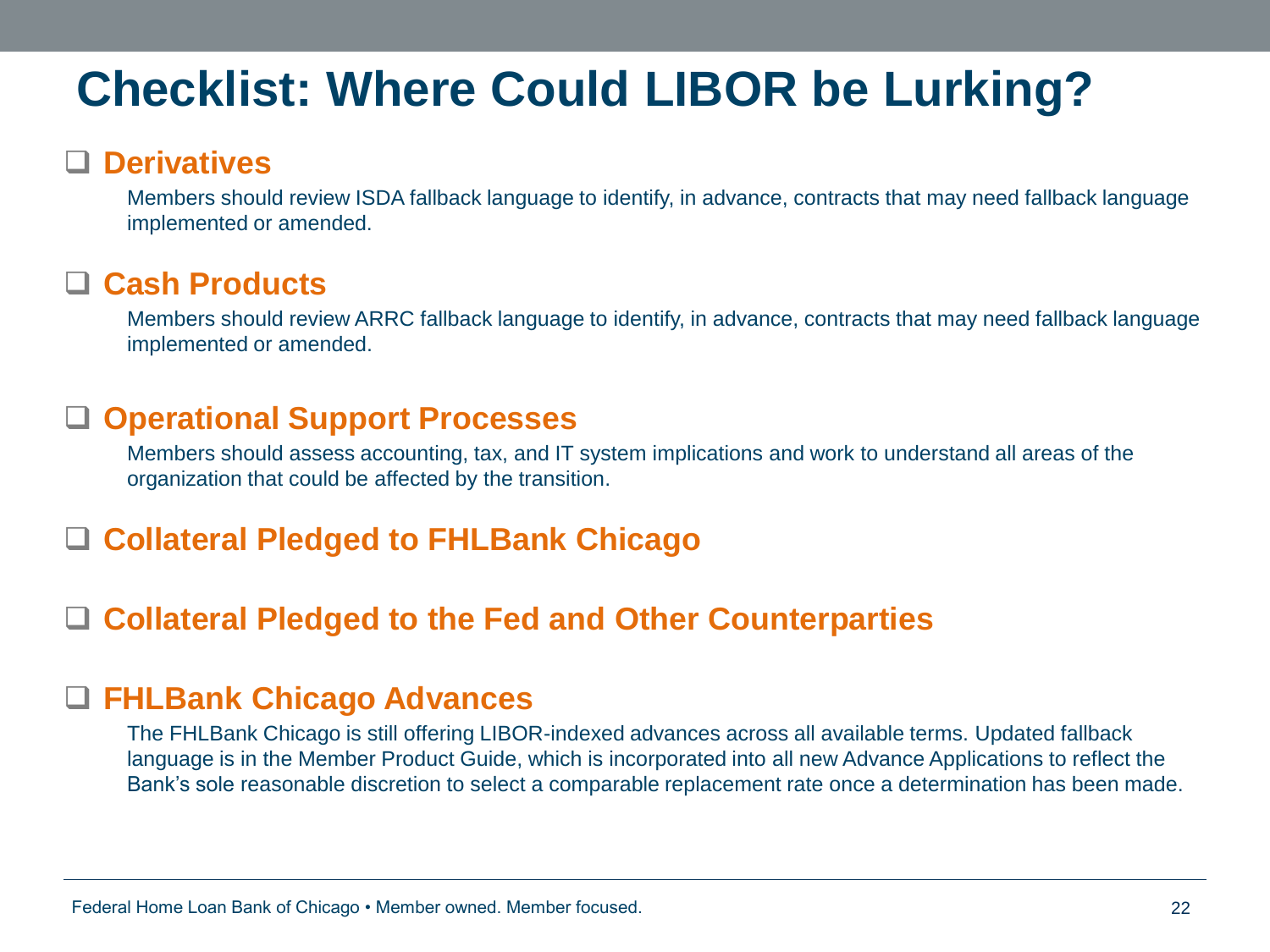### **The FHLBank Chicago Will Continue To Monitor SOFR**

- The FHLBank Chicago is continually monitoring the SOFR market for liquidity and derivative transactions.
- The FHLBank Chicago now offers a floating-rate advance linked to SOFR. The Adjustable Advance (A300) rate is equal to SOFR plus a fixed spread. You can find current Adjustable Advance rates on the FHLBank Chicago rate sheet under the "Floating Rate Advances" section.
- The FHLBank Chicago has updated fallback language in the Member Product Guide, which is incorporated into all new Advance Applications to reflect the Bank's sole and reasonable discretion to select a comparable replacement rate once a determination has been made.
- **Communication is key!** We will keep our members up to date on changes. Our members should also work with their customers and counterparties so they are informed as well.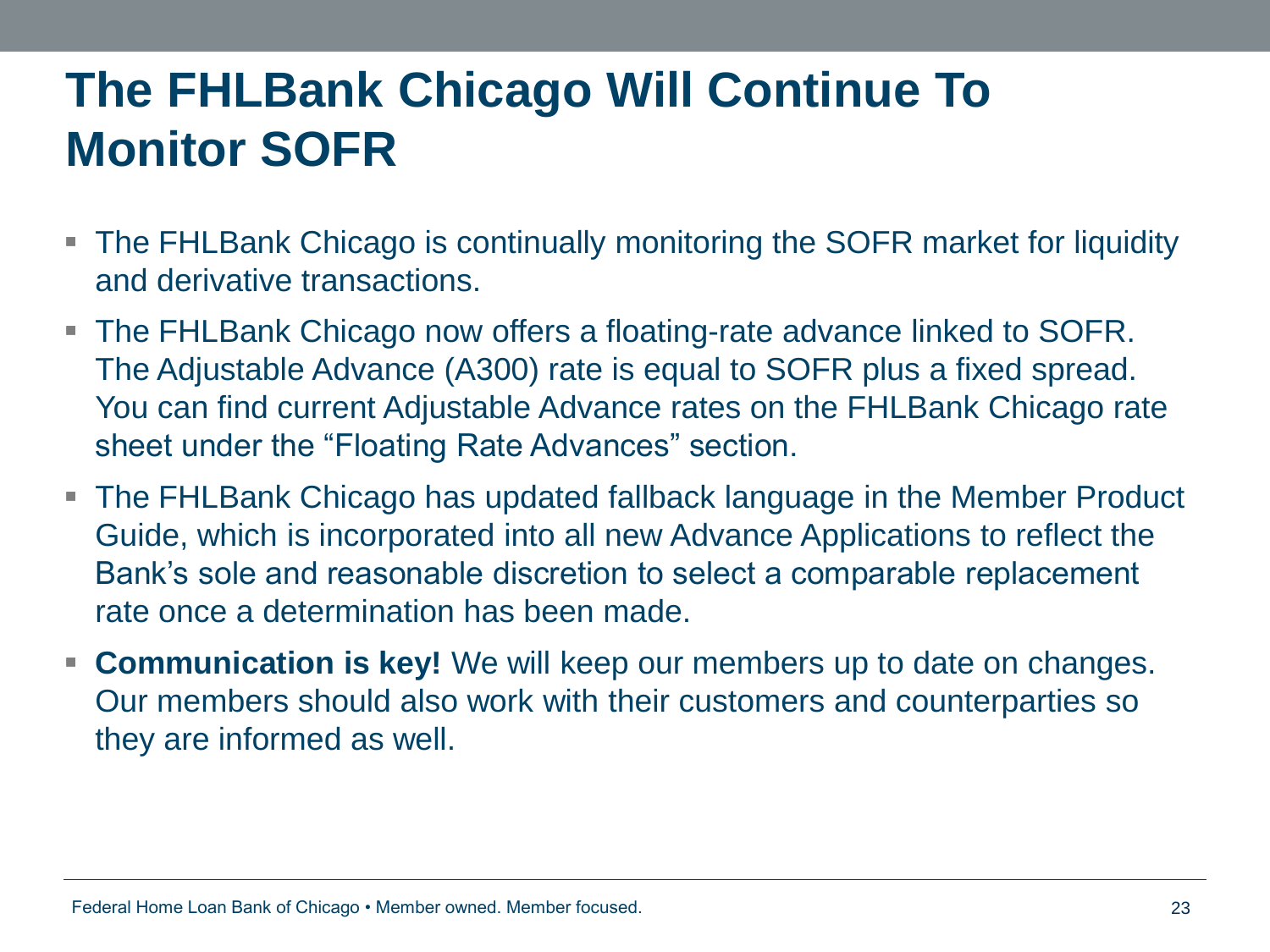## **How Have the Markets Developed?**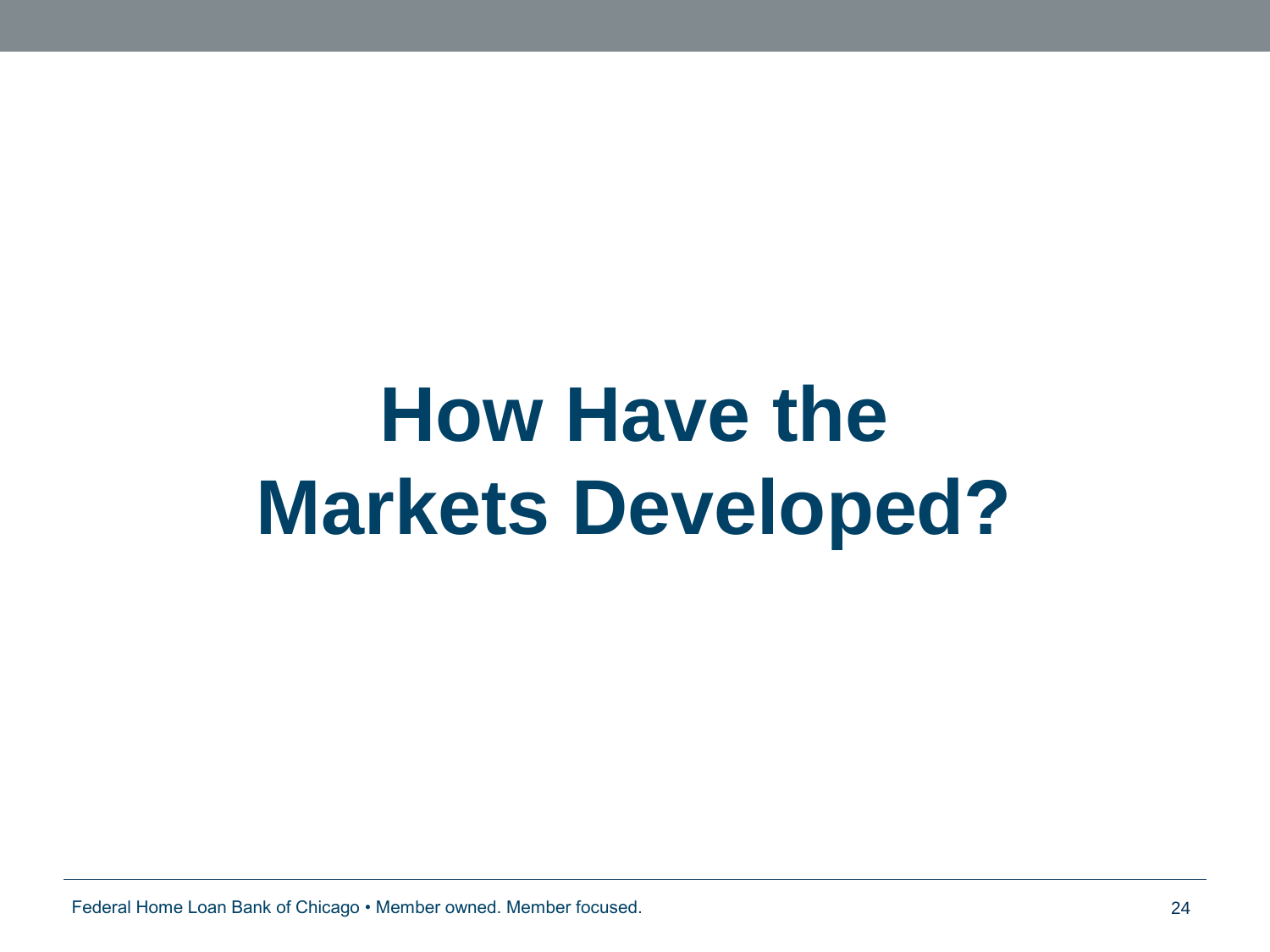### **SOFR Debt Issuance**



As the world's largest issuer of LIBOR-linked notes, the FHLBank System recognizes it is critical that a robust market for SOFR debt be developed in order for the transition from LIBOR to SOFR to be successful for financial markets and our members.

As a result, the Home Loan Bank System has been the lead issuer of SOFR-linked debt in an effort to develop and lead the market. The System has issued over \$43B in SOFR floating-rate notes from November 2018 through April 10, 2019.

Source: FHLBank Chicago, Bloomberg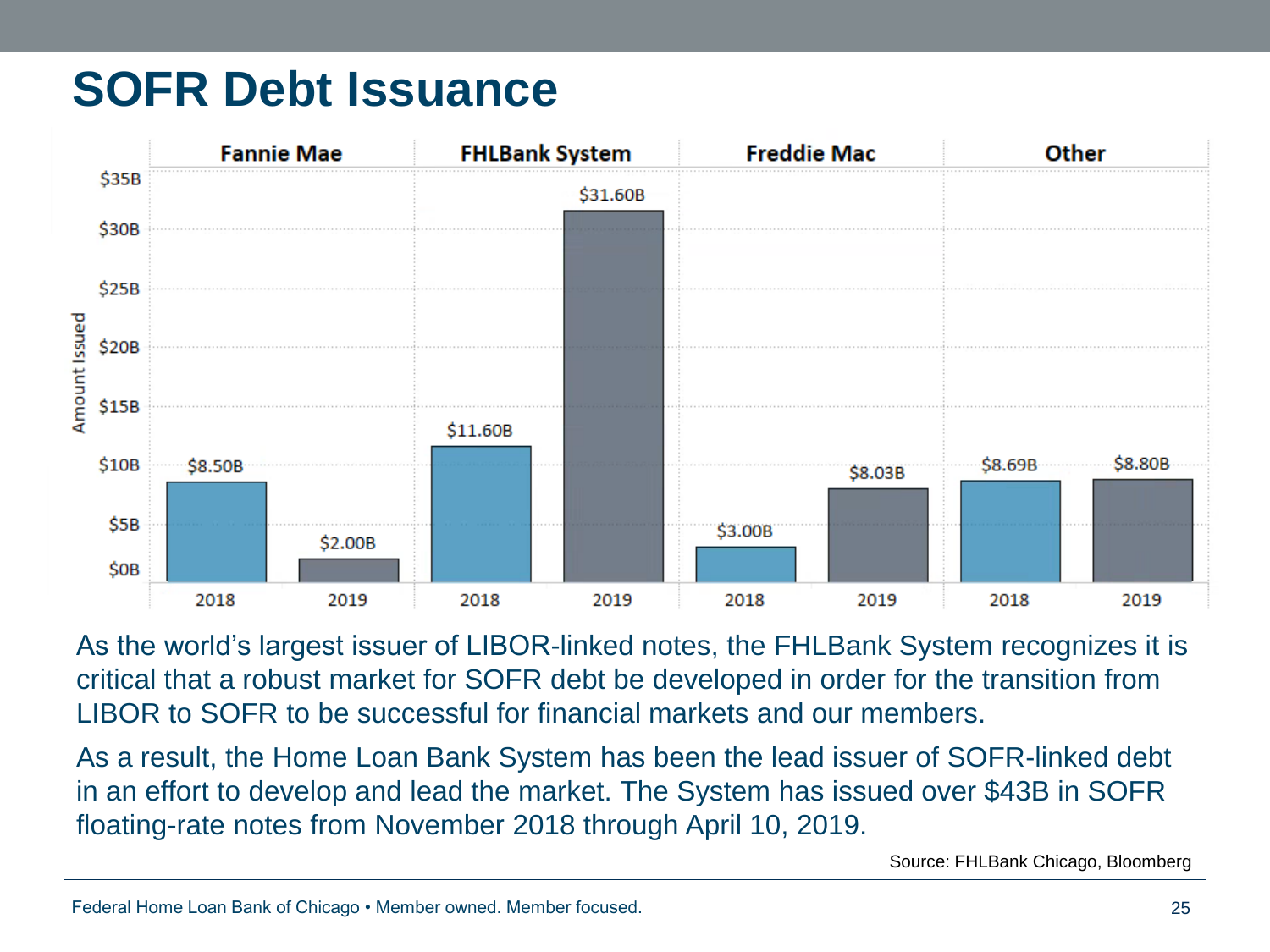### **FHLBank SOFR Issuance vs. Other Financials**

- The FHLBank System has been able to issue SOFRlinked debt in the market at very favorable levels compared to other participants.
- By passing on the FHLBank's funding advantage to our members, you are able to take out SOFR-linked Adjustable Advances at spreads much lower than where major global financial institutions can issue SOFR-linked debt.

SOFR Debt Issuance of Major Financial Institutions



Source: FHLBank Chicago, Bloomberg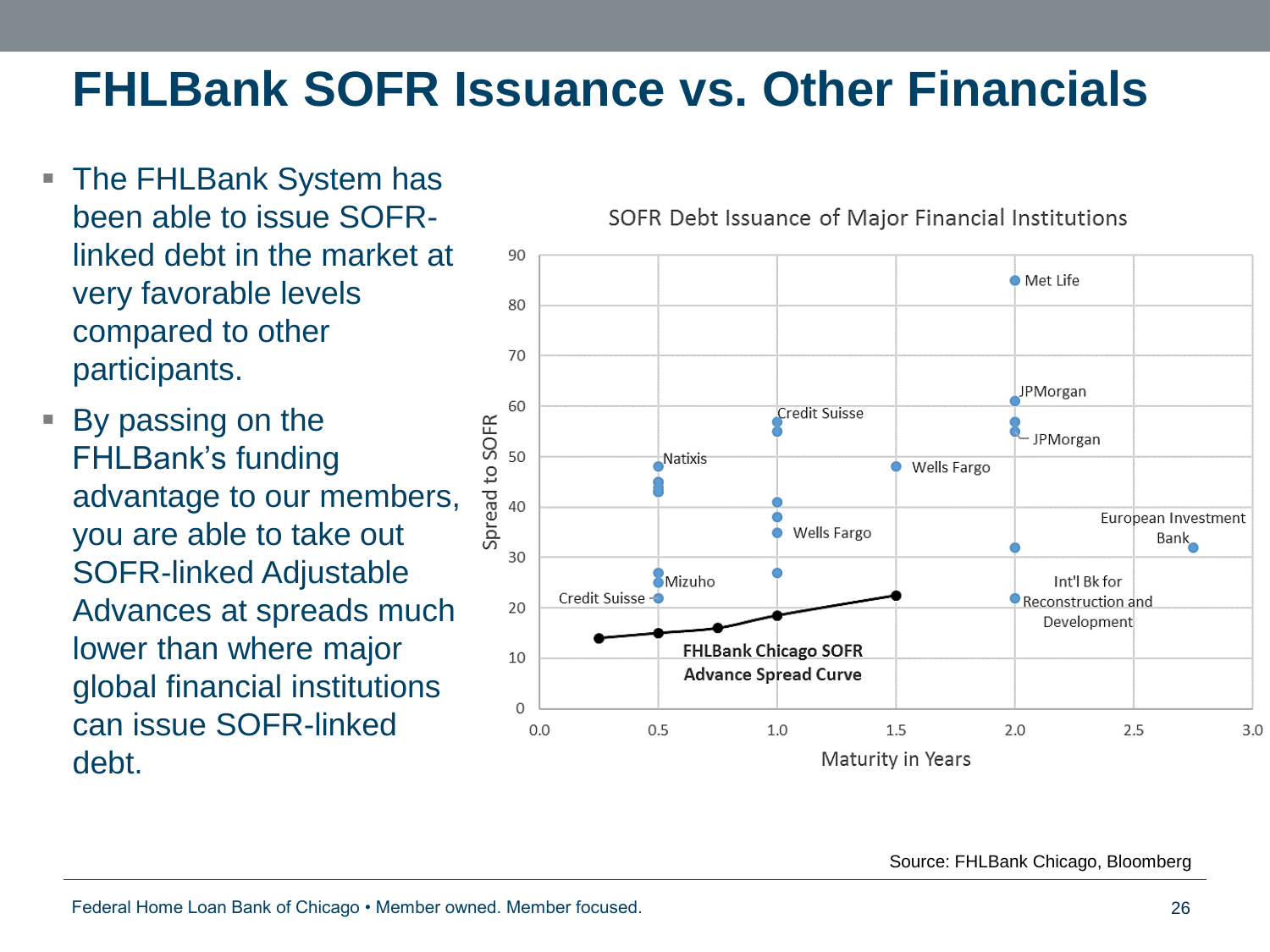### **SOFR Futures and Volumes**





**…however, volume still remains minimal relative to other interest rate futures products**

- Currently, the FHLBank Chicago only offers daily-reset SOFR advances and will may offer 1-month and 3-month resets once the market develops for such products.
- We are not offering options at this time as **there is currently no market for options such as SOFR caps or floors**. We are monitoring the SOFR-linked derivatives market as liquidity deepens and more products are added. Source: FHLBank Chicago, Bloomberg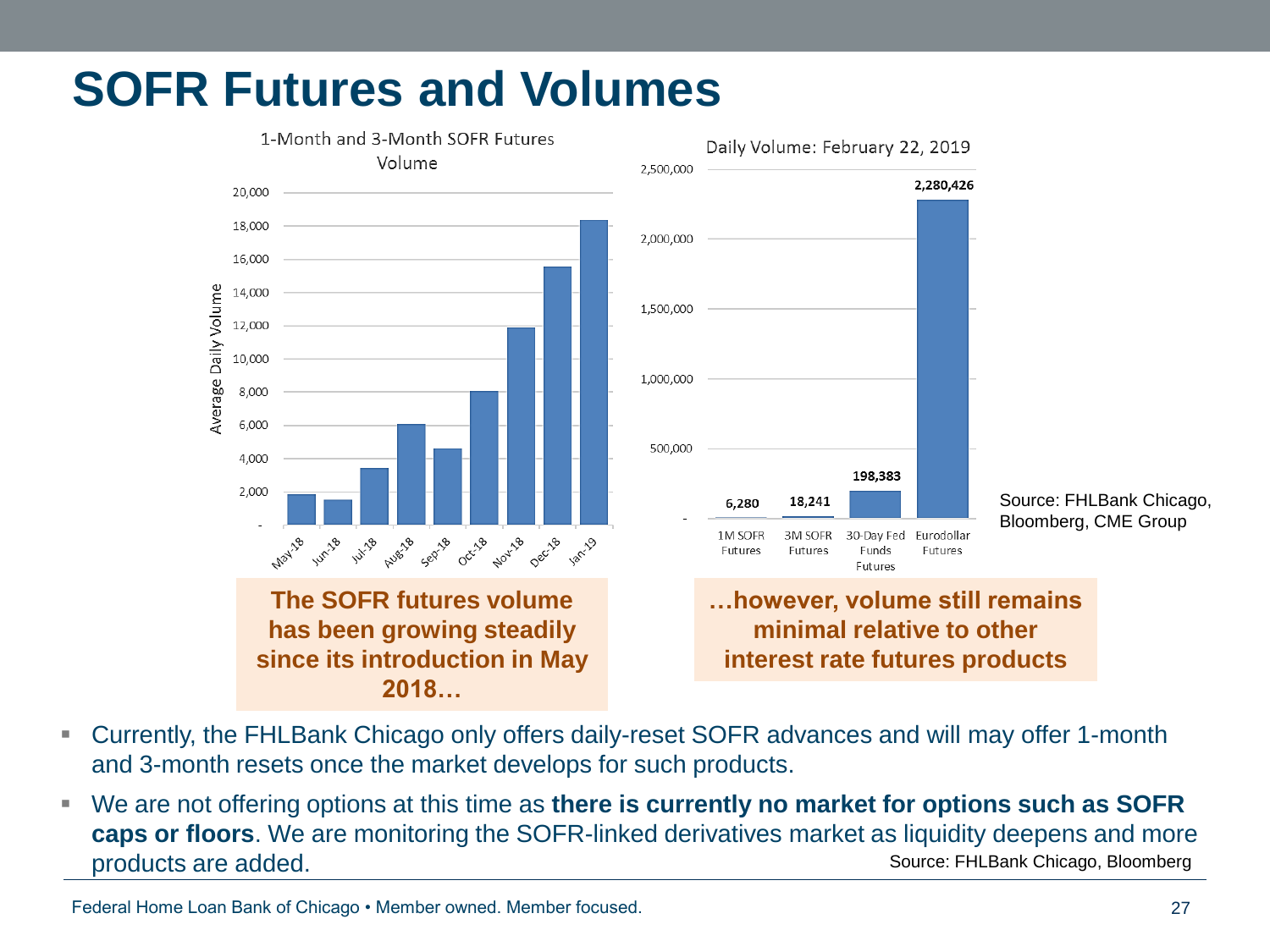#### **Term SOFR**

#### **Transition Plan**

- The final step in the ARRC's Paced Transition plan is the creation of a term SOFR.
- Creating a term SOFR is critical to the ARRC's transition plan as it is the at the top of the fallback waterfall for cash products (plus a spread).

#### **ARRC Developments**

- The ARRC is currently tackling how to build a forward-looking SOFR term rate as part of its transition plan and aims to publish indicative rates using derivatives.
- The process requires launching and trading new SOFR products
	- specifically futures and swaps
	- to build liquid markets.

#### **Market Developments**

- The futures market is being used by firms to build a SOFR curve up to two years; after that point the Overnight Index Swap (OIS) curve is used.
- Over time, this curve will be built up over the two year mark as institutions issue SOFRlinked floating-rate notes greater than two years.